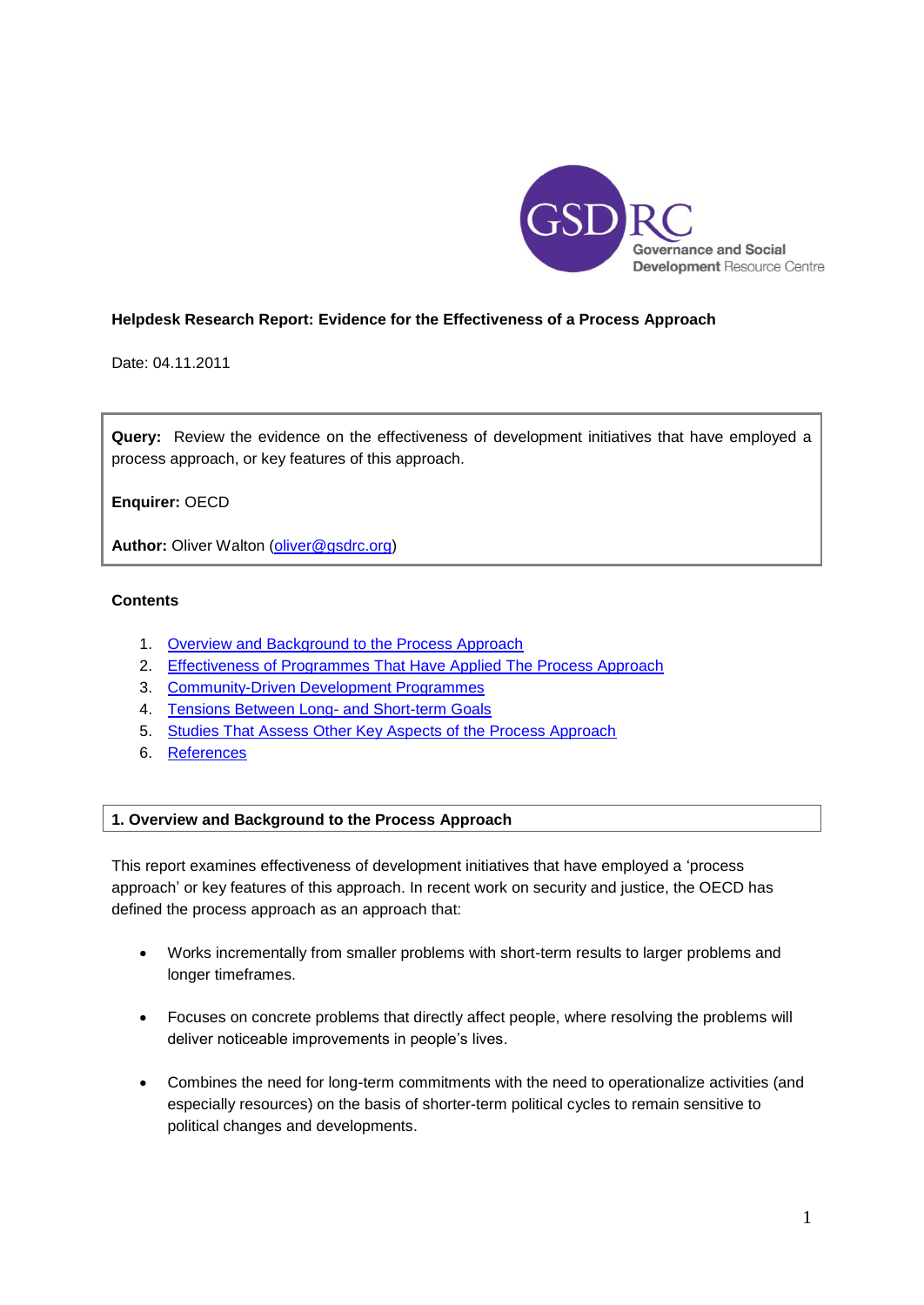- Gradually develops relations with key stakeholders and understanding the political environment and stakeholders' constraints.
- Gradually develops capacity appropriate to the changing scale of the activity and the nature of the environment.
- Identifies and tests options with a tolerance for a range of outcomes, ensuring space for innovation and local consultation.

This report will examine the wider literature on the process approach, looking more broadly at the evidence for the effectiveness of this approach in a variety of development interventions. Section two assesses the evidence on the effectiveness of programmes that have applied most or all of the components of the process approach. The studies reviewed in this section generally highlight an association between applying the process approach and improved organisational and developmental outcomes. Most of these studies, however, do not closely interrogate the link between the process approach and development effectiveness – the majority primarily serve an illustrative function by highlighting how features of the process approach can lead to improved outcomes. The studies also highlight a number of political and institutional barriers to implementing the process approach effectively.

One important area of development programming where programmes tend to apply several key features of the process is community-driven development (CDD) or community-based development (CBD). Section three assesses the literature on the effectiveness of CDD and CBD programmes and finds the evidence to be mixed.

Section four examines an important tension associated with the process approach. Although starting small and scaling up on the basis of better understanding and evidence is desirable, strong political imperatives for quick and large-scale action often remain, particularly in fragile or conflict-affected contexts. This raises the question how useful a process type approach is in these contexts. The literature suggests that there are no general rules about how best to overcome this tension and that while more incremental approaches are preferable, they may not always be feasible.

Section five provides a brief overview of literature that focuses on individual dimensions of the process approach, assessing three key aspects – scaling up; incremental approaches to capacity building; understanding the political environment; and innovation, risk and experimentation. The literature on scaling up and incremental capacity building provides some evidence that approaches which employ some of the key features of the process approach tend to be most successful.

# *Background to the Process Approach*

The process approach has not featured prominently in the development literature over the last twenty years, but the approach has a long history. The approach was first presented by Korten (1980), who makes the case for a 'process learning approach', based on an assessment of the past failures of a 'blueprint' approaches to development, and five case studies, where a more gradual, iterative process has proven successful. Korten (1980) argues that programmes should go through three distinct phases – *learning to be effective*, where programme participants search for ways to achieve their goals; *learning to be efficient*, where key procedures are adapted; and *learning to expand*, where the programme is replicated over a wider area.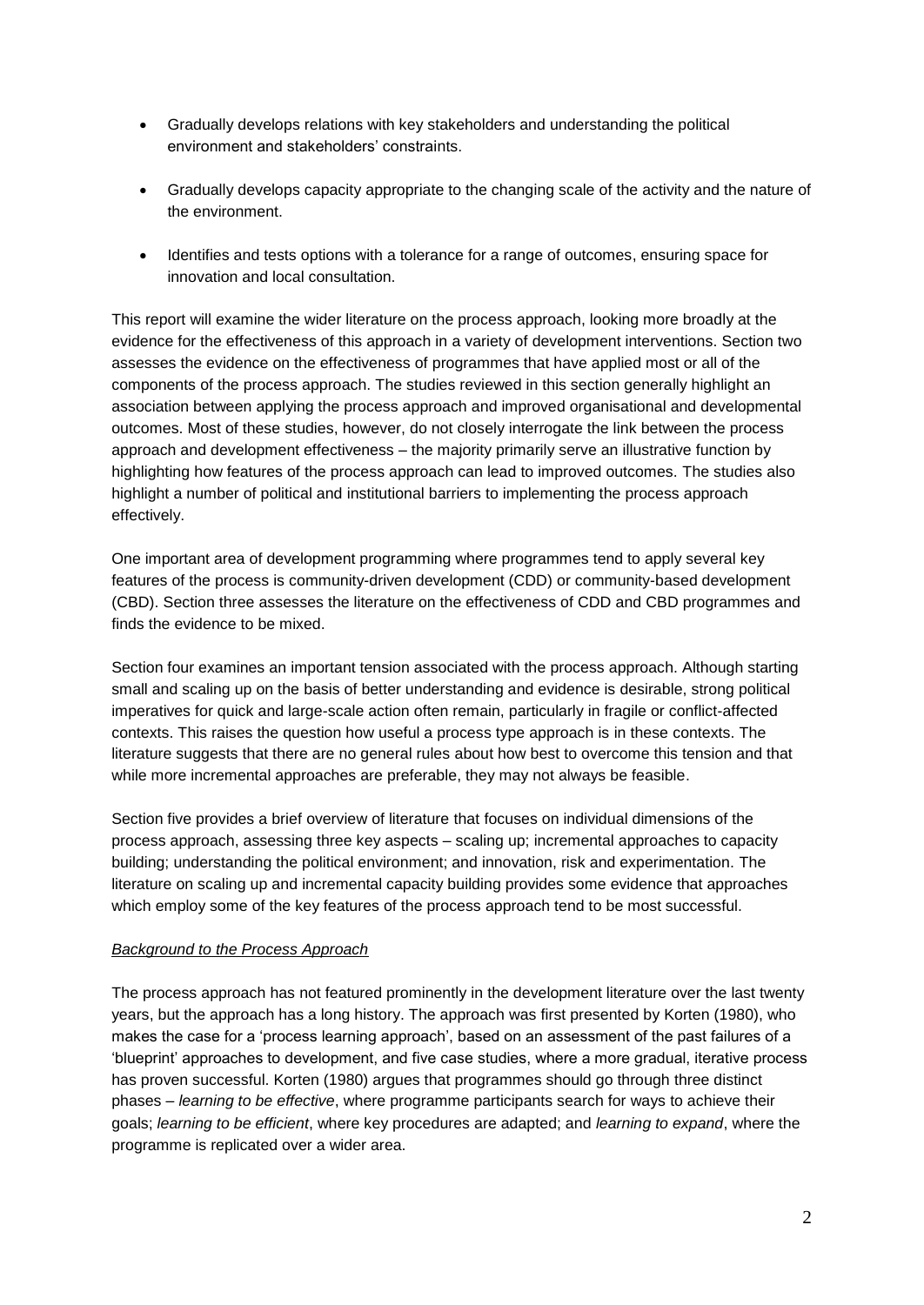The process approach largely stems from concern about the poor performance of development projects that adopted a 'blueprint', top-down approach to development, characterised by project cycles, experts, targets and outputs (Bond 1998). These 'blueprint approaches' typically bypassed local institutions if they were deemed to lack capacity, and project managers were tasked with sticking rigidly to project plans (Bond 1998).

Bond (1998) identifies two main schools of thought amongst advocates of a process approach. On the one hand, there are participatory and learning purists such as Korten (1980) and Chambers (1993), who argue for the abandonment of the concept of 'project', and see process as synonymous with local institutional development. On the other hand, there are managerialists who still maintain a big role for projects and outsiders, and argue that management systems must be made more flexible (Brinkerhoff & Ingle 1989, Rondinelli 1993).

Bond (1998) presents the key elements of a process approach, based on a review on the literature. The key features are mostly the same as those highlighted above, but with some slight differences in emphasis - notably this description is more explicit about participation and does not emphasise the need for 'quick wins':

- **Flexible, phased implementation** (to start small and expand, longer time frame, experimental approach).
- **Learning from experience** (embracing error, links between implementation and planning, iterative improvement of small interventions, to be effective, efficient and to expand. appropriate technologies).
- **Beneficiary participation** (in explaining social context, in problem analysis, in planning and decision-making, in resource mobilisation and implementation, in monitoring and evaluation, empowerment of beneficiaries).
- **Institutional support** (political support, devolved authority, use of permanent institutions, local capacity building, organisational change, facilitating beneficiary organisation).
- **Programme management** (well qualified and motivated leadership, new professionalism, stability and continuity of key staff, variety of short-term technical assistance).
- **Long-term technical assistance in a facilitating role to avoid dependency** (project management unit with flexible, informal approach, creative management, good co-ordination between the many agencies and groups involved).

Although the 1980s saw widespread calls for the adoption of process approaches, by the turn of the century, Bond and Hulme (1999) were still lamenting the continuing lack of clarity surrounding the approach and a lack of empirical experience of 'process projects'. This view has been confirmed more recently by Wiggins (2005), who argues that although Korten's proposal for a process approach was embraced enthusiastically at the time, it did not have an obvious impact on development practice. He notes that there have been few programmes that have gone through Korten's three phases of development and scaled up from small scale local projects to have a national impact. He argues that this low level of adoption may be the result of the prevailing bureaucratic culture of official funding agencies and the high demands the approach places on skilled, experienced and motivated staff in the early stages of implementation. Wiggins (2005) highlights the importance of committed leadership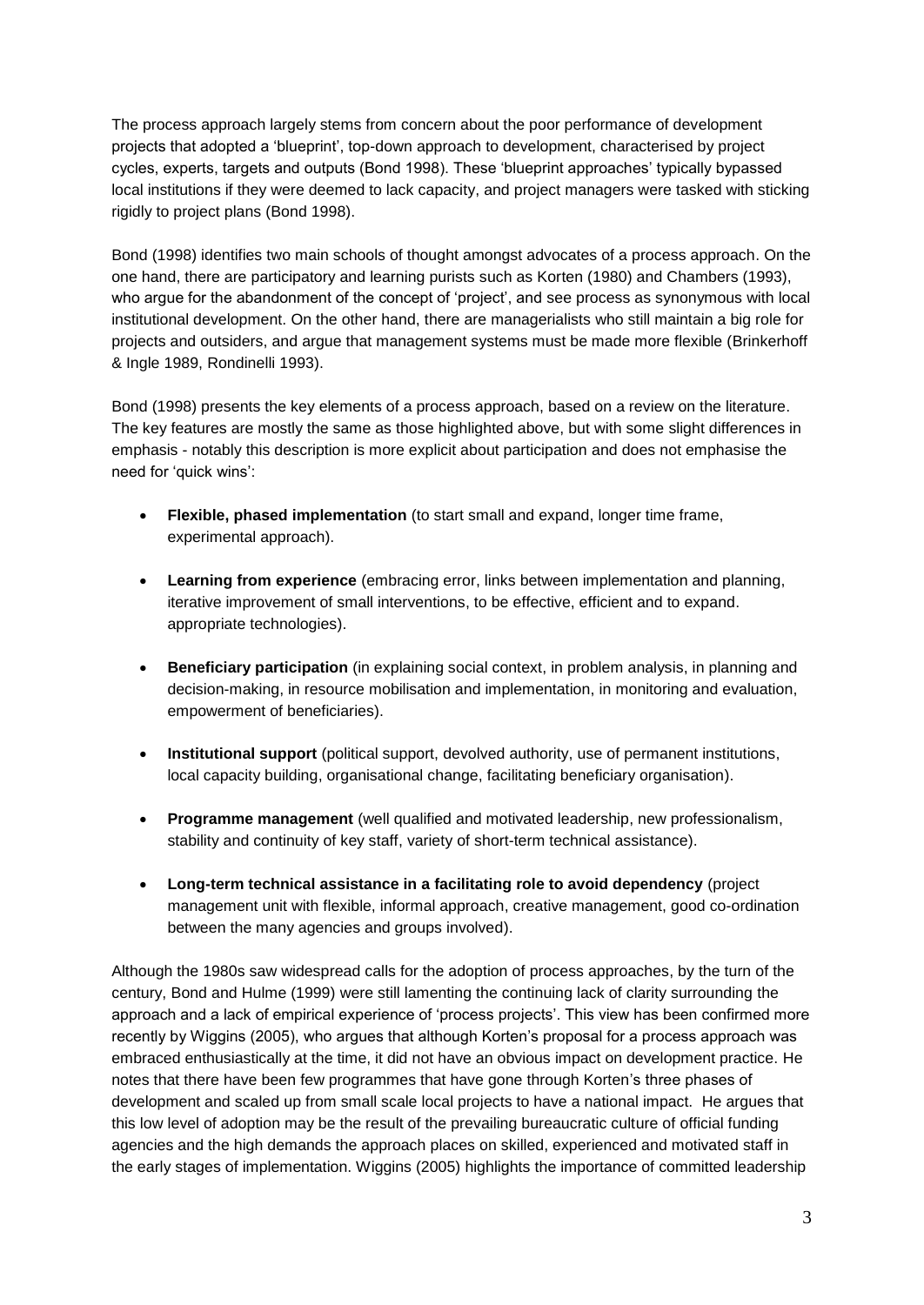in determining the success of a process approach. Process projects rely on learning over long periods of time and as a result require leaders and senior staff that are committed to and have the capacity to lead others to adapt projects in line with outcomes and changing conditions. He acknowledges that the poor take-up could imply that the approach is simply impractical, but concludes that it is probably an idea that has simply never been tried with sufficient determination.

Although the concept of the 'process approach' is rarely mentioned in the literature, the key dimensions of this approach are widely accepted in practice. As Barakat and Chard (2002, p.818) have argued, there is 'a consensus among practitioners and implementing agencies on what they ought to be doing in development work. That is, transforming practice from a top down 'blueprint' to a participatory 'learning-process' approach building on existing institutions and capacities'. They continue: 'despite this consensus, records of actual practice over the past three decades show that, with few exceptions, there has been remarkably little change: inappropriate 'blue-print' strategies and approaches identified in the late 1970s and again in the early 1990s are still in evidence today'.

While the process approach has received relatively little attention from practitioners over the last twenty years, many of the key features of this approach have been prominently featured in work on **organisational learning and knowledge** (Ramalingham 2005) and in the recent literature on **complexity theory** and development (Ramalingham and Jones 2008, Jones 2011). Complexity theory has focused attention on feedback processes and a greater focus on the interaction between different processes that drive change (Ramalingham and Jones 2008).

Another emerging concept in development policy that has echoed many of the lessons of the process approach is the idea of '**resilience'**. Gross (2008) has argued that a resilience model should replace a focus on sustainability amongst development and environmental policymakers since the latter concept involves the following elements: the capacity to absorb, to change, and to accommodate the unexpected. Resilience has also been an important concept in the literature on fragile states. A resilient state is seen as the opposite of a fragile state, with the ability to cope with changes in state capacity, effectiveness, or legitimacy (OECD 2008, USAID 2011).

### *Issues with measuring the effectiveness of the process approach*

There are a number of difficulties associated with analysing the effectiveness of the process approach. First, as mentioned above, the concept has not proved popular. As a result, there are only a small number of programmes that employ this terminology and an even smaller number of studies that evaluate these programmes' effectiveness. Furthermore, as Ferrero y de Loma-Osorio and Zepeda (no date) show, in a number of development projects, such as the *Bajo Lempa* programme in El Salvador, implementing staff were following a process approach, without identifying an 'integrated theory' that described their programme.

Second, and related to the first issue, programme evaluations are not always explicit about the process through which a programme has been implemented. Most evaluations focus on outputs and inputs, so even if certain aspects of a process approach have been utilised in practice, they may be difficult to identify.

Third, programmes that follow the process approach may be particularly unsuited to rigorous evaluation since they are unlikely to view 'success' and 'failure' in the same way as traditional evaluation frameworks that assess linear outcomes. As Walton and Heeks (2011) have argued: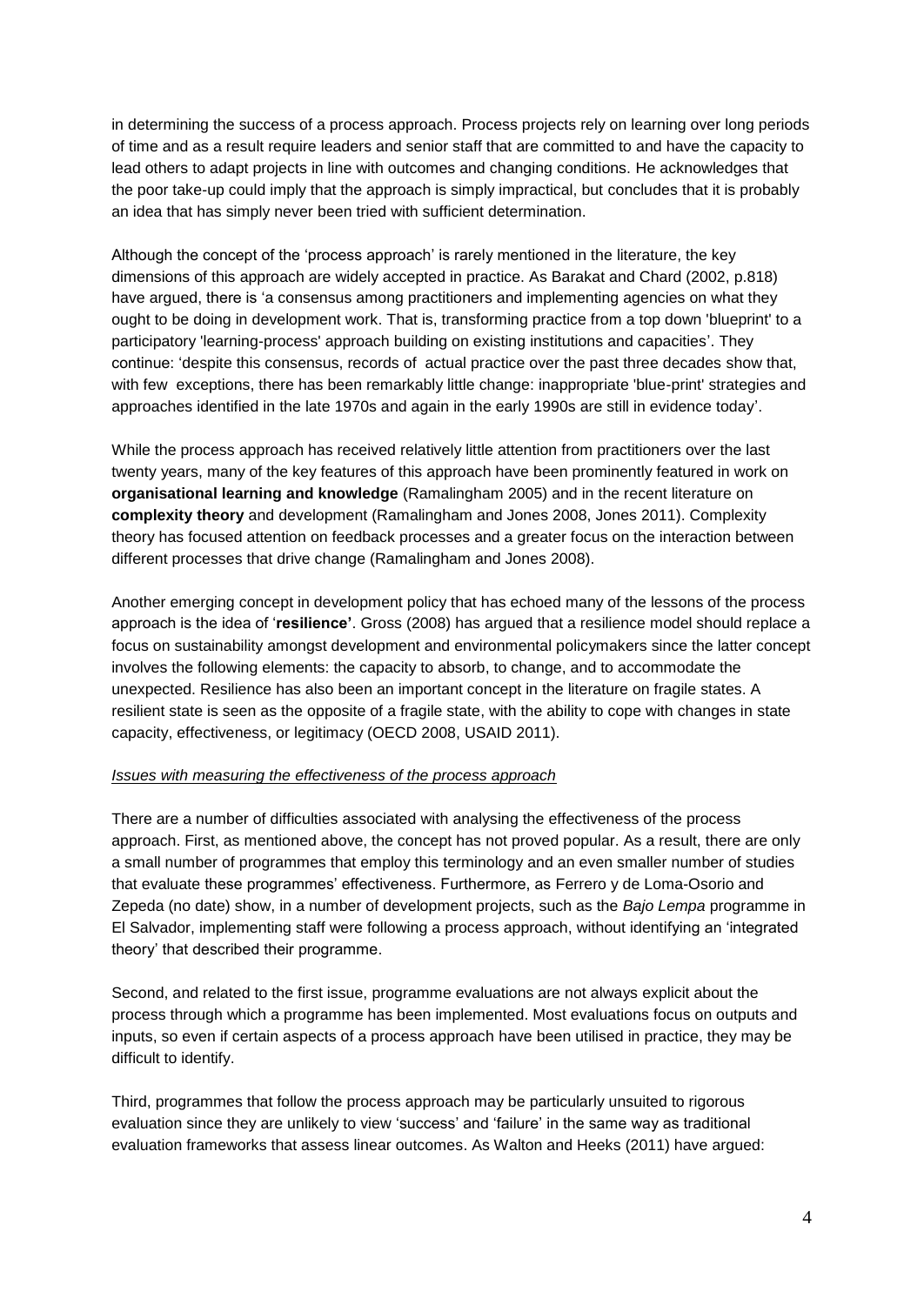*'Success looks different when examined through a process approach lens….In a traditional project, success is achieved when the objectives are completed as originally planned. If these objectives are met on time and within the budget, the project is successful. From a process and learning perspective, though, "success" merely contributes to a wider understanding of the systems that make up a particular context, which can always be improved upon further. This notion is reflected in the ongoing nature of the process approach. There are rarely plans to stop, only to constantly evolve'* (p.19-20).

# <span id="page-4-0"></span>**2. Effectiveness of programmes that have applied the process approach**

This first section reviews the evidence from the small number of studies that directly assess the effectiveness of the process approach. Most of the evidence from these studies comes from case studies of development initiatives from around the world. The largest number of relevant literature focuses on comprehensive rural development programmes, but other studies have been conducted on programmes in the areas of information and communication technologies for development, natural resource management and peacebuilding.

One key deficiency of these studies is that they are highly selective about the development initiatives they assess. Most of these studies focus on process approach success stories as a means of supporting an argument about the usefulness of this approach. Few studies highlight programmes that have followed the process approach but failed, or compared the outcomes of process programmes with programmes that have adopted a different approach. An example of this methodology is provided by Chandy and Linn's (2011) study of scaling up in fragile states, which is discussed in section 5.

Most of the studies do not make a clear case that improved development outcomes can be directly attributed to the application of a process approach. In most cases, qualitative case studies simply highlight several positive benefits of pursuing this approach and describe an association with improved outcomes. Some of the studies detailed below show that these programmes have had a positive organisational impact on the organisations and institutions that implemented them, but describe mixed outcomes in terms of the development effectiveness (see, for instance, Korten (1980) and Walton & Heeks (2011)). Several studies also note that there are considerable difficulties associated with implementing the process approach including the need for donors to be more tolerant of risk, the need to commit to longer time frames, and the need to commit more resources to capacity and management (see Korten 1980, Bond 1999).

# *Comprehensive rural development programmes*

The most rigorous accounts come from Bond (1998) and Bond and Hulme (1999), who examine Sri Lanka's Moneragala Integrated Rural Development Programme (MONDEP), a comprehensive development programme for one of Sri Lanka's most deprived districts started in 1984 and supported by Norwegian Agency for Development Co-operation (NORAD). NORAD's funding was long-term, non-interfering and flexible. The Ministry of Policy Planning and Implementation (MPPI), which implemented the programme, encouraged a degree of experimentation and autonomy within the MONDEP. An independent mid-term review, conducted after 12 years, gave a favourable report on the programme. Bond (1999, p.6) argues that the programme's success was 'probably rooted in the process approach taken during the first phase, where the features included:

A 20-year time frame with rolling planning and built-in review mechanisms;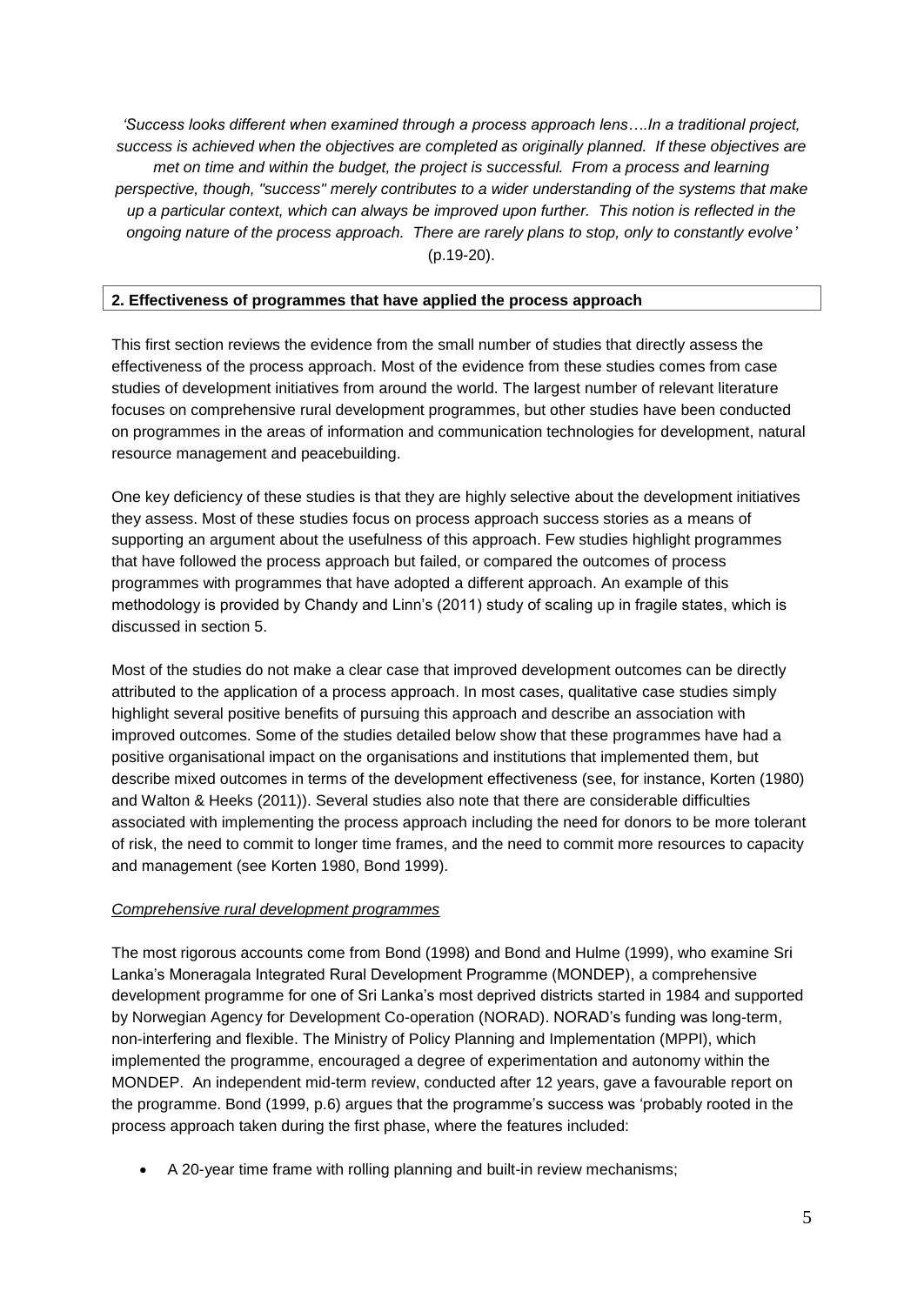- A direct poverty focus for many projects, aimed at marginalised farmers and encroachers, estate workers, unemployed youth and rural women;
- Involvement of target groups in participatory planning approaches and social mobilisation;
- Supporting and building the capacity of local institutions, rather than by-passing them'.

Bond and Hulme (1999, p.2) argue that MONDEP's experience demonstrates that a process approach 'can lead to effective development interventions and that these are not the preserve of NGOs operating on a small-scale'. He notes, however, that this approach requires more intensive management than conventional blueprint approaches. This is because the approach requires managers to have a full understanding of the complex social realities of local contexts. It also requires managers to be more flexible and adaptive.

Bond and Hulme (1999, p.7) also examined the extent to which the programme followed the process approach in practice, and found that it had a 'moderate' fit with all aspects of the approach. He notes that evidence for the 'success' of the programme 'is more a matter of consensus and circumstantial, rather than direct, evidence. This evidence comes from various sources, such as an independent midterm review, opinions of beneficiaries, donors and officials, an independent report of a commissioned development journalist, and 22 reviews of projects within the programme'.

Korten (1980) looks at five successful development initiatives from Asia that broadly follow the process approach. The stories generally show success in organisational terms, but the evidence that these approaches proved effective in developmental terms is inconclusive:

- **Indian National Dairy Development Board**: This vertically-integrated single industry cooperative was established in the 1970s. Studies have shown that the programme 'operates with a high level of efficiency and lack of corruption, and provides major social and economic benefits to the poorest members of the member villages' (p. 485).
- **Sarvodaya Shramadana Movement of Sri Lanka:** After a critical evaluation of the Movement's work in the 1970s, a research institute was established, which collected data about Sarvodaya's projects and fed into discussions with field staff to seek solutions. The effectiveness of Sarvodaya's programmes has not been verified since.
- **Bangladesh Rural Advancement Committee**: BRAC is an NGO with unusual capacity for rapid learning. BRAC's approach gradually developed towards a 'people centred approach' in the 1970s, which was more focused on the poorest members of rural communities. The new approach involved a research unit that fed in empirical analysis into future programmes. Korten notes that 'the spontaneous replication BRAC is observing is probably the strongest available indicator that its program is truly meeting felt needs' (p.490).
- **Thailand's Community Based Family Planning Services:** This government department achieved excellent results due to strong leadership and a willingness to adapt programme design and learn lessons from prior experiences.
- **Philippine National Irrigation Administration Communal Irrigation Programme:** This government programme made exceptional efforts over a number of years to form local organisations. It piloted programmes and used research and field-based learning to achieve positive outcomes, although Korten notes that 'there is still no assurance the effort will succeed' (p.494).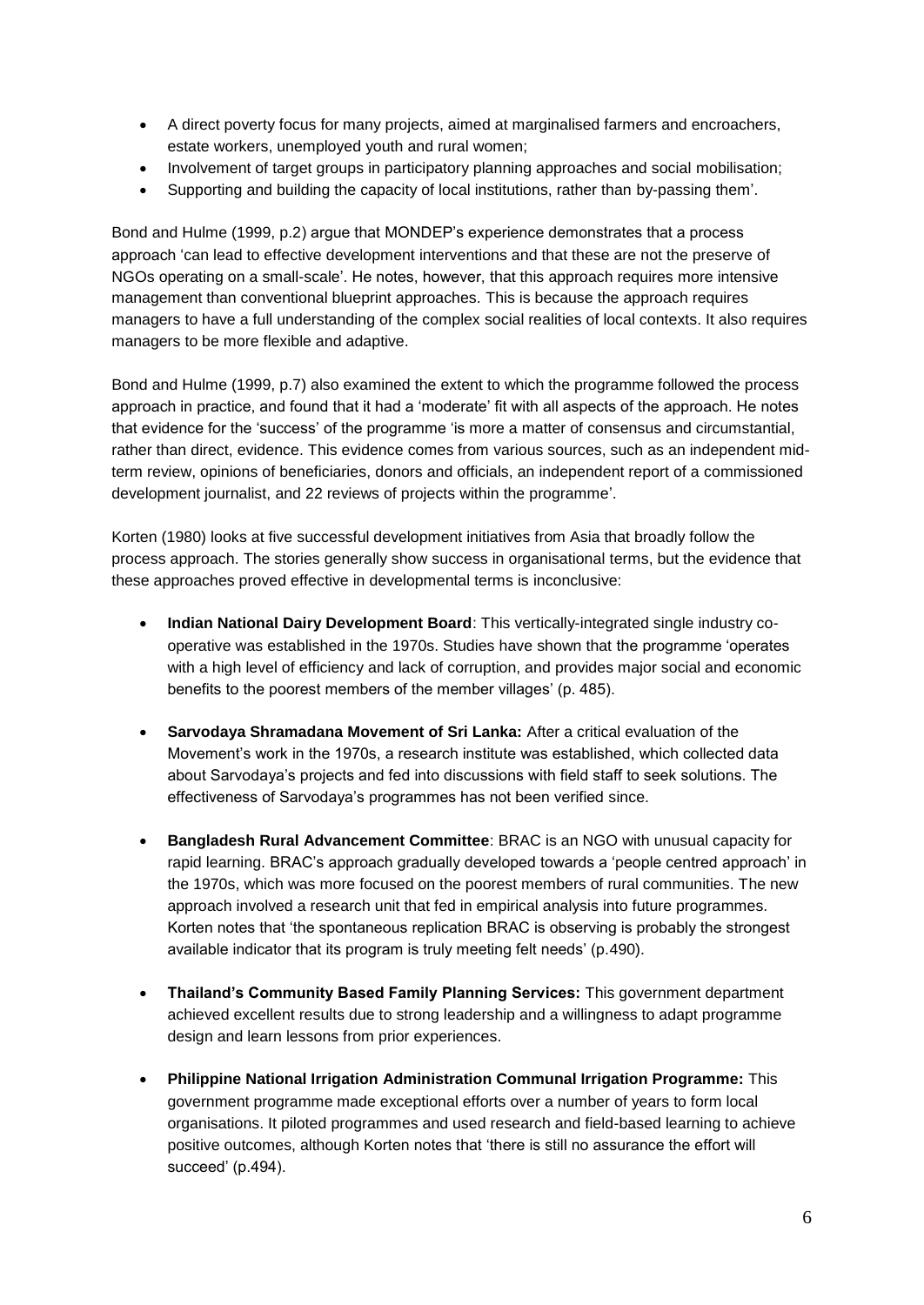He concludes that 'the determinants of success cannot be found in an easily replicable program variable – whether private or public, multi-purpose or single-purpose, broadly or narrowly defined target group. Each project was successful because it worked out a program model responsive to beneficiary needs at a particular time and place and each had a strong organization capable of making the program work' (p.496). He also notes that there are significant barriers to implementing these approaches including greater risk of programme failure, a lack of donor capacity to support these approaches, and the need for more long-term commitment from donors.

The usefulness of a process approach in rural development is advocated in **a wide-ranging study on rural development by Uphoff et al (1998)**. This book documents the experience of several innovative rural development initiatives including BRAC in Bangladesh, the Aga Khan Rural Support Programme in Pakistan, the Khorat Integrated Rural Development Programme in Thailand, Plan Puebla in Mexico, Six-S in Burkina Faso, and the Organization of Rural Associations for Progress in Zimbabwe. Based on evidence from these successful case studies, the book advocates a 'learning process' approach, arguing that 'for sustainable development, the capacities and orientations that are created must remain flexible, open to new information, ideas and instructions. Economic, social, ecological, political, and other aspects of the world are always evolving and changing…For innovations to remain relevant and effective, they must be continually checked against new realities and revised accordingly' (p.19). While the authors acknowledge that 'some efforts undertaken in the name of the learning process have been poorly conceived' (p.23), they nevertheless argue that the approach helps development agencies and individual practitioners to recognise major problems as they arise and respond accordingly. This study does not rigorously evaluate these initiatives, but rather uses descriptions of these initiatives to describe the process learning approach.

Jones' (2011) study of development and complexity highlights two process approach success stories from the wider literature. Bourgon (2010) describes the successful case of the **Brazilian Unified Health System** (SUS), which was established in 1996. The system deployed a number of characteristics of the process approach, including integrating community participation at a variety of levels, local experimentation and innovation in service provision and governance. The programme uses health councils to allow community and stakeholder participation in health care planning and delivery and deploys auxiliary workers, who are members of local communities employed to work as the assistants of health professionals. Research has shown that local experimentation and innovation have been a major factor in the system's success and adaptability.

Another case study comes from Lam and Ostrom (2009). They describe an innovative **irrigation programme in the central hills of Nepal**. Jones (2011, p.41) argues that this programme 'shows how implementation can take into account the need for self-organisation, and how learning the needs for implementation can respect complexity'. Again, the programme proved successful and utilised several characteristics of the process approach. The programme used farmer-led planning, built on existing efforts, peer-to-peer learning, and facilitated deliberation to integrate new ideas. An evaluation of the programme was designed to 'take into account the complex configuration of forces shaping the programme's impact, rather than viewing change as a simple additive process. It focused on understanding how unfolding patterns of irrigation performance were shaped by a number of key variables in different contexts' (Jones 2011, p.41).

### *Information and Communication Technologies for Development*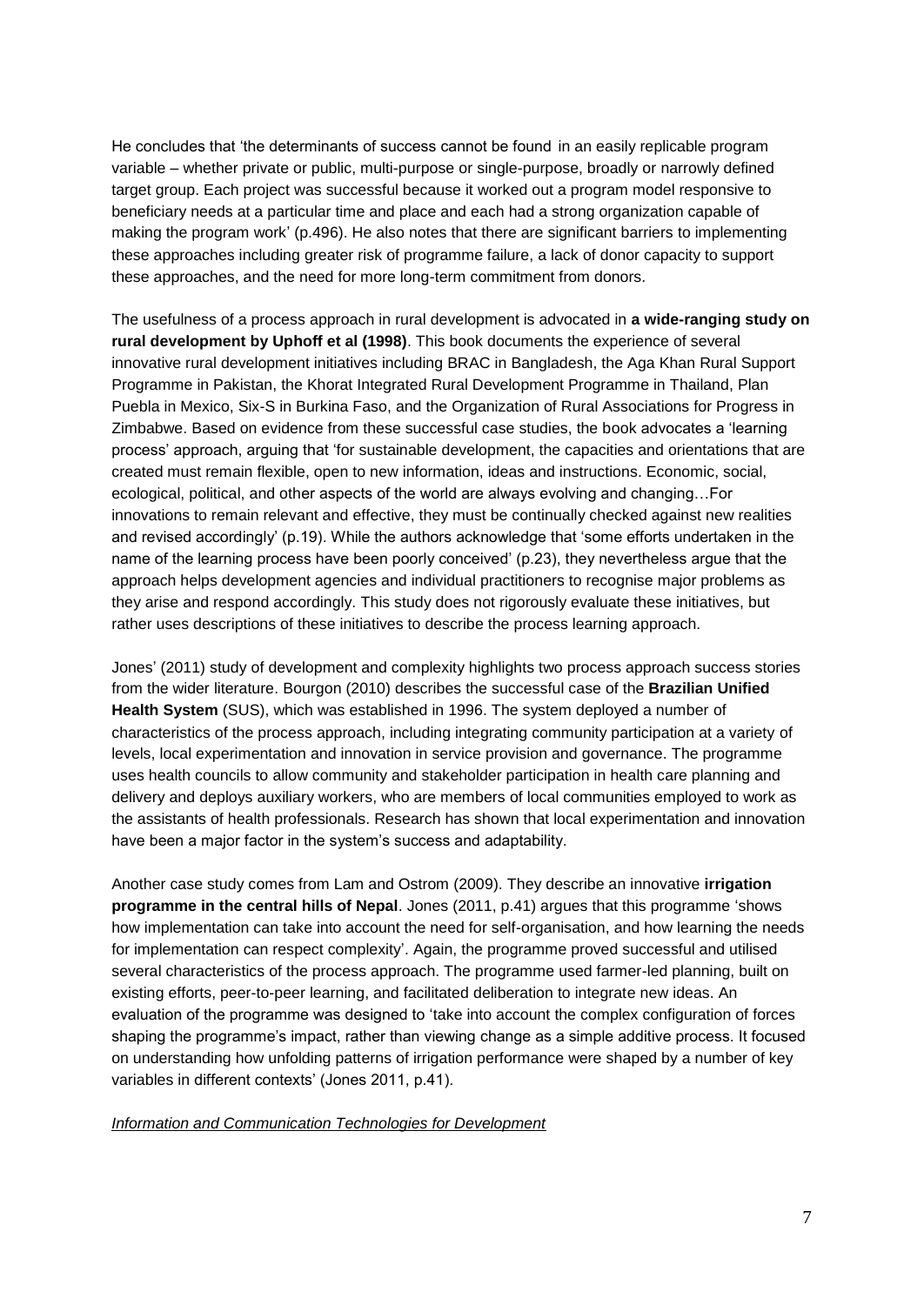One of the few recent studies to examine the impact of a 'process approach' is Walton and Heeks' (2011) report on ICT4D (Information and Communication Technologies for Development) projects. They look at four successful ICT4D projects and find the presence of the five key elements of a process approach in these projects: 'flexible, phased implementation; learning from experience; institutional support; and programme management' (p.1). The four case studies point to some of the benefits of the process approach, but show mixed results with regards to development effectiveness:

- **The Committee to Democratise Informatics (CDI):** This Brazilian NGO works in partnership with community-based organisations to provide computer training to disadvantaged Brazilians and at-risk youth. The organisation had trained over half a million students in 8 years, although few students found employment after training. CDI uses piloting and experimentation in the early stages, and its leadership strategy shows flexibility and a willingness to reevaluate its management strategy and continually make improvements.
- **e-Choupal**: A scheme established by the Indian Tobacco Corporation as a means to simplify the agriculture supply chain for rural farmers. Farmers selling their crop through e-Choupal receive a price that is roughly 2.5% higher than they would by negotiating at regional government markets. This scheme uses a pilot strategy for rolling out new services so that their design can be tested and adapted according to context. It also employs a learning strategy, by recruiting informed locals and continually conducting research.
- **Grameen Phone:** This is a programme supported by Grameen Phone (a for-profit mobile operator) and Grameen Telecom (a non-profit rural telephone company), designed to improve mobile communications in Bangladesh using a unique mobile reseller model which pays village phone operators so that they can purchase the equipment required for re-selling usage on their mobile phones. By the end of 2005, Grameen Phone had provided telecommunications access to 45% of villages in Bangladesh. Grameen was able to use its experience of providing services to the poor and translate these lessons into success with their new Grameen phone programme.
- **M-PESA**: A mobile banking platform established in Kenya, launched through partnership between Safaricom (a Kenyan telecommunications company), Vodafone (an international telecommunications company) and DFID. After being established in 2007, the scheme recruited 2 million customers in its first year. The case is notable for its explicit mention of the use of experimentation prior to the widespread roll-out of their system. It has also adopted a learning strategy and decentralised some aspects of their operations and supporting these institutions where decentralisation occurred.

Walton and Heeks (2011) do not make bold claims about the general effectiveness of the process approach: 'In general, it appears that there is room for a new way of thinking, in terms of the approaches that are used in ICT4D practice. As seen from the evidence, the process approach offers a reasonable alternative to the traditional methodology that is typically associated with ICT4D, but also infuses a necessary perspective that is currently lacking in some ICT4D projects and programmes' (p.26).

# *Natural Resource Management*

Mosley (1996) examines the use of a 'participatory process approach' to developing a comprehensive water resources management plan in Sri Lanka. He describes how the approach incorporated a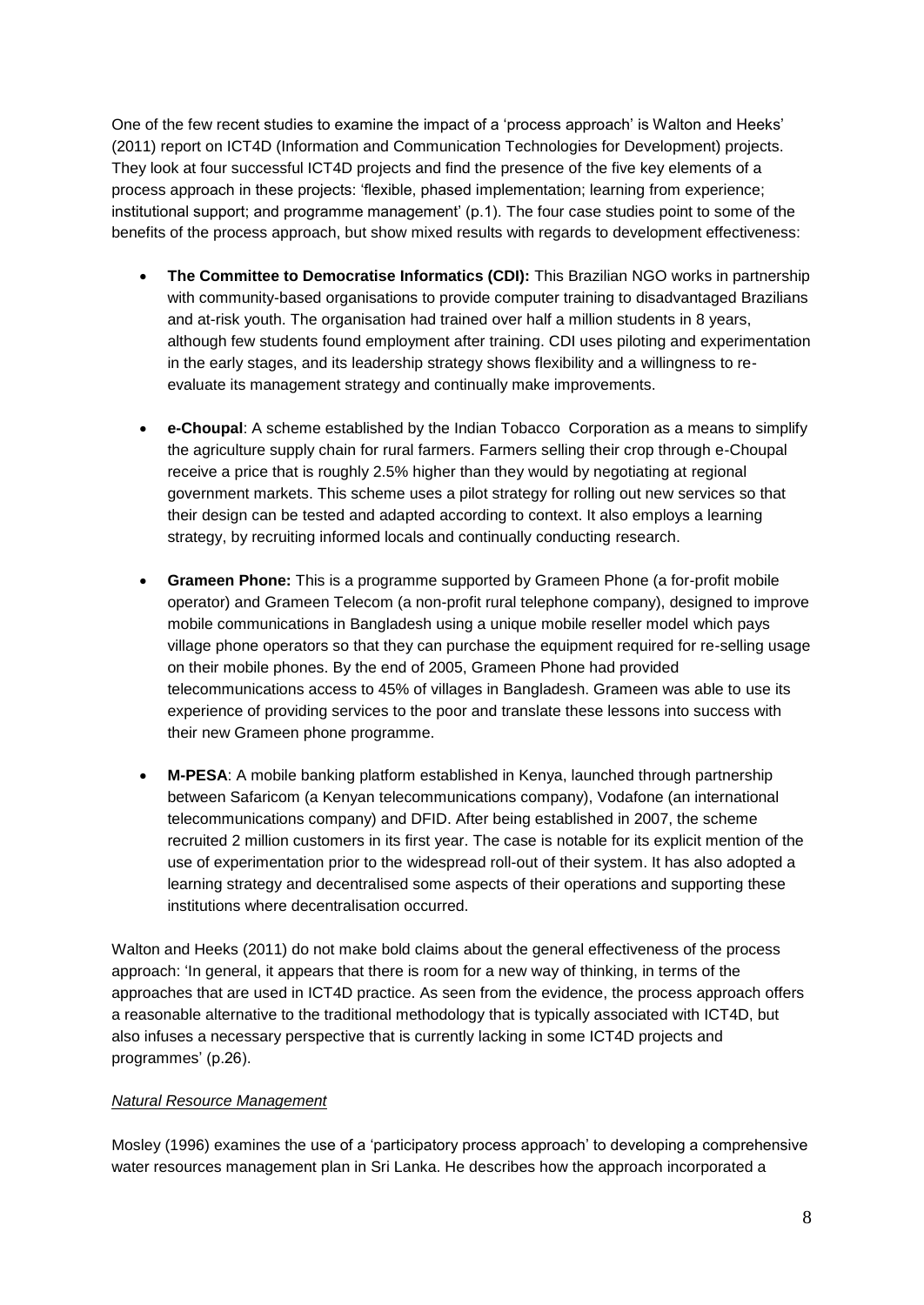number of elements including 'seminars of the steering committee of senior officials, a series of technical workshops facilitated by international experts, numerous interviews of officials and stakeholders, field inspections, consultation and synthesis of documentation, and a final two-day workshop/retreat' (p.191). The project outputs, the strategic framework and the action plan were successfully achieved. The process also led to a heightened level of interaction and understanding between officials and stakeholders, and greater consensus amongst senior officials. Mosley (1996) argues that the case emphasises the importance of negotiation and communication skills in water sector planning and management.

Kroma (2003) examines the usefulness of a 'learning process approach' to farmer innovation through a case study of a collaborative, participatory research and extension project in natural resources management in central Ghana. Using participatory methods, the case study shows that 'small group forums for joint analyses and farmer-to-farmer exchange of knowledge are significant factors in sustaining motivation for participation' (p.48). The development of trust and group identity on which this approach was dependent developed over a long period of time. The report concludes that '[s]ocializing learning processes clearly foster important synergies between youths and institutional partners, and in the broader community learners are embedded' (p.48).

# *Peacebuilding*

Hilhorst and Van Leeuwen (2005) have used the concept of a 'process approach' in relation to their study of local peacebuilding organisations. Their use the approach, however, diverges from most common understandings of the process approach. It understands the process approach as a tool for understanding, rather than a guide for implementation. They see a process approach as involving the following: appreciating that organisations are the outcome of their own social, cultural and institutional history, recognising that organisations constitute social networks that often stretch beyond their confines; that they consist of different realities and discourses that are used strategically to manage relations; that the meaning of an organisation results from everyday negotiations of staff members and stakeholders; that organisations are fundamentally political in nature and are involved in the politics of legitimation of their organisation vis-à-vis other stakeholders. They argue that this approach implies more flexibility with regards to evaluation and capacity building and more long-term commitment from donors. The usefulness of this approach is not assessed in the article, and the emphasis instead is on examining how a failure to adopt this approach led to poor outcomes amongst two peacebuilding NGOs in Sudan.

# <span id="page-8-0"></span>**3. Community-Driven Development Programmes**

Community-based development (CBD) or community-driven development programmes (CDD) typically employ several features of the process approach. CBD is an umbrella term referring to projects that actively include beneficiaries in their design and management. CDD is a term coined by the World Bank that refers to CBD projects where communities have direct control over key project decisions as well as the management of investment funds (Mansuri & Rao 2003).

As Fearon et al (2009, p.3) have noted, these programmes typically contain two major components: 'first, the democratic selection of community committees and second, the allocation of block grants to be spent on development within communities with project selection and oversight led by the community committees'. An important recent sub-sector of CDD programmes have been community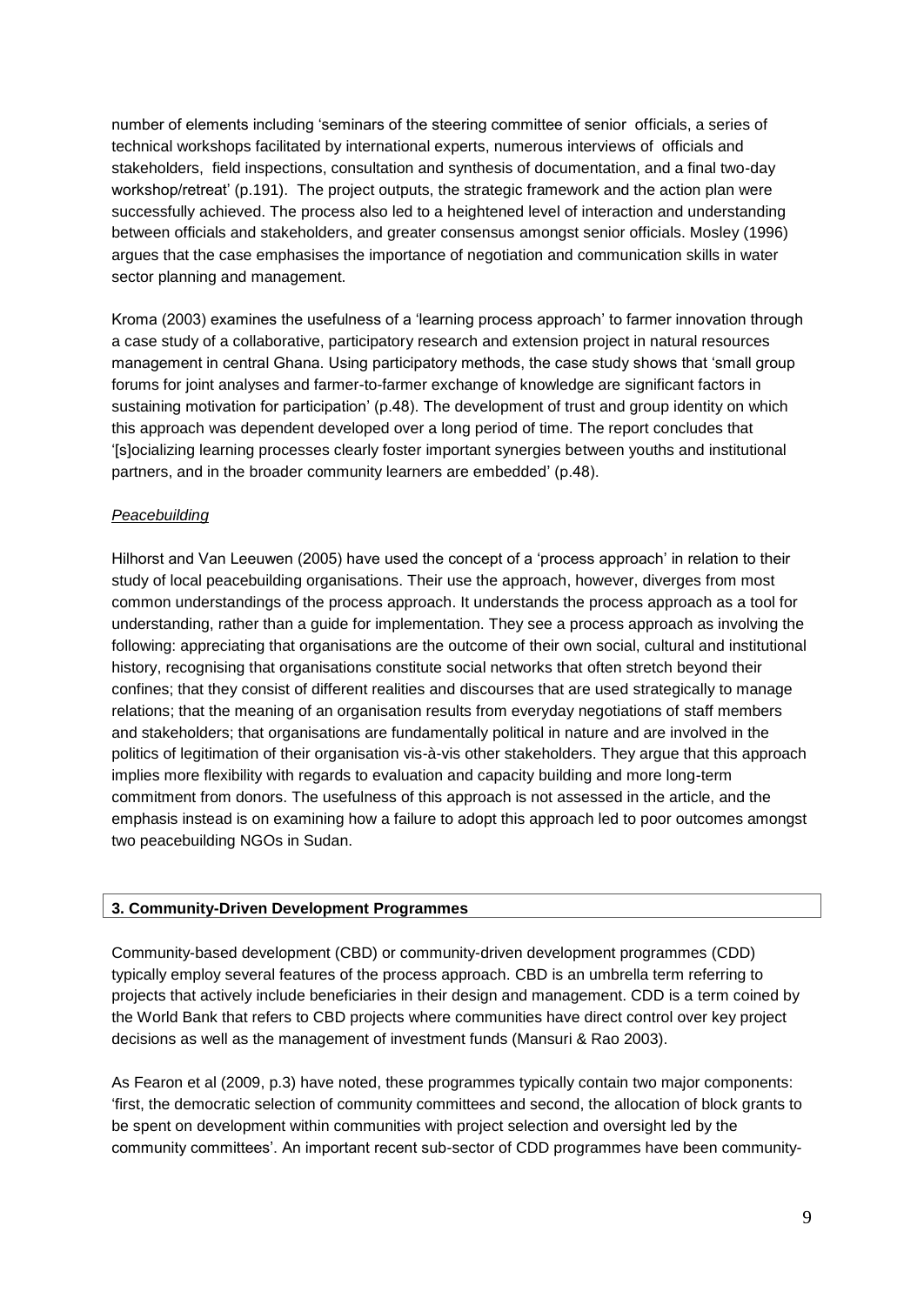driven reconstruction programmes, where the principles of community-driven development have been applied in a post-conflict or post-disaster setting.

Despite the growing popularity of CDD programmes, there have been surprisingly few studies that examine their impact (Fearon et al 2009). Fearon et al (2009, p.3) note that the most well-known study finds only mixed evidence that CDD programmes 'strengthen the targeting of beneficiaries, enhance service delivery, and improve sustainability; moreover, the review unearthed little evidence on whether projects better reflect community preferences and whether exposure to CDD increases the capacity for subsequent collective action'. They state, however, that more recent work (Arcand and Bassole 2007; Labonne and Chase 2008) 'has started to find more positive results' (p.3). This section reviews the existing evaluative literature on CDD programmes, with a particular focus on examining the importance of the key aspects of the process approach. Although the studies reviewed in this section are not as clearly focused on the process approach, some of them use more rigorous evaluation techniques than those used in studies described in the last section.

A number of studies focus on community development programmes in conflict-affected regions. While these studies emphasise that aspects of the process approach (such as their capacity to deliver rapid results) have proved particularly valuable in conflict environments, the evidence that these approaches have been effective is mixed. Several studies describe positive impacts of these programmes on social cohesion (Fearon et al 2009) or suggest some positive development outcomes (World Bank 2006). Other studies, however, state that there is little evidence of material improvements (Fearon et al 2009) or raise questions regarding the long-term impact of these programmes (see McBride & Patel 2007, Casey et al 2011).

## *General assessments of community development*

**Mansuri and Rao (2003)** examine both impact evaluations and qualitative ethnographic/case studies on community-based and community-driven development. They find that:

- The evidence does not indicate that CBD/CDD projects have been well targeted to the poor within communities.
- While there is some evidence that CBD/CDD projects create effective community infrastructure and improve welfare outcomes, such evidence is missing for most projects. It is also unclear whether the participatory elements in CBD/CDD projects contributed to successful outcomes. In addition, it is unknown whether alternative project designs may have produced better outcomes, given the absence of comparative studies.
- The success of community driven development is likely to be affected by what resources and strategies are adopted to bring communities together; how effectively differences are debated and discussed and solutions arrived; and how well the project aligns with different interests and incentives in the community.
- Even in egalitarian societies, elites will often dominate the process of constructing and managing a public good as they tend to be better educated and have fewer opportunity costs on their time. This does not, however, necessarily translate in 'elite capture' (where elites tightly control decision-making and appropriate all the benefits from the public good), but may entail more benevolent elite involvement.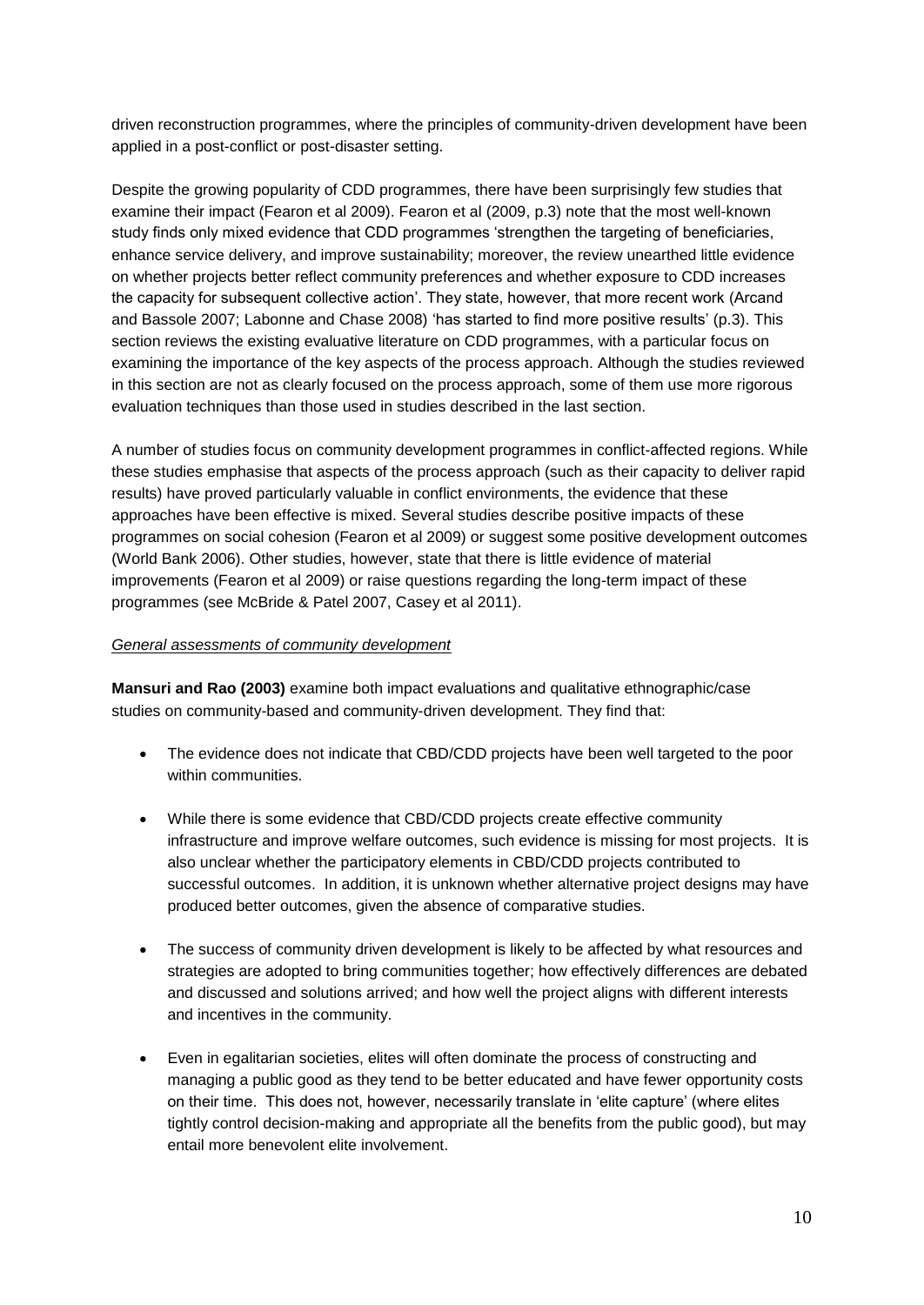- The sustainability of CBD/CDD seems to depend in large part on the existence of upward commitment and responsive government – i.e. line ministries need to be responsive to community needs and contribute to covering recurring costs of community projects; and national governments should be committed to the idea of transparent, accountable, and democratic governance.
- Local cultural and social systems greatly affect the success of CBD/CDD. As such, there should not be a wholesale application of 'best practices' applied from projects that were successful in other contexts. Rather, attention should be paid to careful learning-by-doing, which requires a long term horizon. Such careful evaluation of CBD/CDD projects with good treatment and control groups, baseline and follow-up data is essential, but has thus far been lacking.

This review highlights a number of key findings where there appears to be some consensus in the literature on community development. Many of these findings advocate the key features of the process approach such as an emphasis on capacity development, gradual scaling up and learning, and monitoring and evaluation. Key points include:

- There is a need to take into account political economy dimensions including elite incentives when designing CDD programmes.
- The evidence that CBD/CDD programmes can be rapidly scale up is generally lacking but there are a few positive case studies, including the story of the Self Employed Women's Association (SEWA) in India.
- The evidence suggests that scaling up should occur gradually, in line with the process approach. 'Effective CBD/CDD has to involve slow, gradual, persistent learning-by-doing where project design gradually adapts to local conditions by learning from the false starts and mistakes that are endemic to all complex interventions' (p.38).
- This requires effective monitoring and evaluation.
- 'Careful and adequate attention should be paid to the training and development of a core cadre of facilitators since they are the fulcrum of successful community based interventions' (p.40).
- 'All this requires a very long term horizon. Both institutions such as the World Bank, and countries that take on the CBD/CDD agenda, need to realize that changing from topdown to bottom-up development in a manner that is effective and sensitive to local context and culture cannot be done hastily' (p.40).

**Labonne and Chase (2008) rigorously evaluate a large-scale, World-Bank funded CDD project in the Philippines** in which communities competed for block grants for infrastructure investment. They find that 'participation in village assemblies, the frequency with which local officials meet with residents and trust towards strangers increased as a result of the project. However, there is a decline in group membership and participation in informal collective action activities' (p.i). The programme used an incremental, iterative approach to funding eligible municipalities – a 'community empowerment activity cycle'. The cycle had four main stages, repeated three times in each participating municipality ': (i) social preparation, (ii) subproject identification, (iii) subproject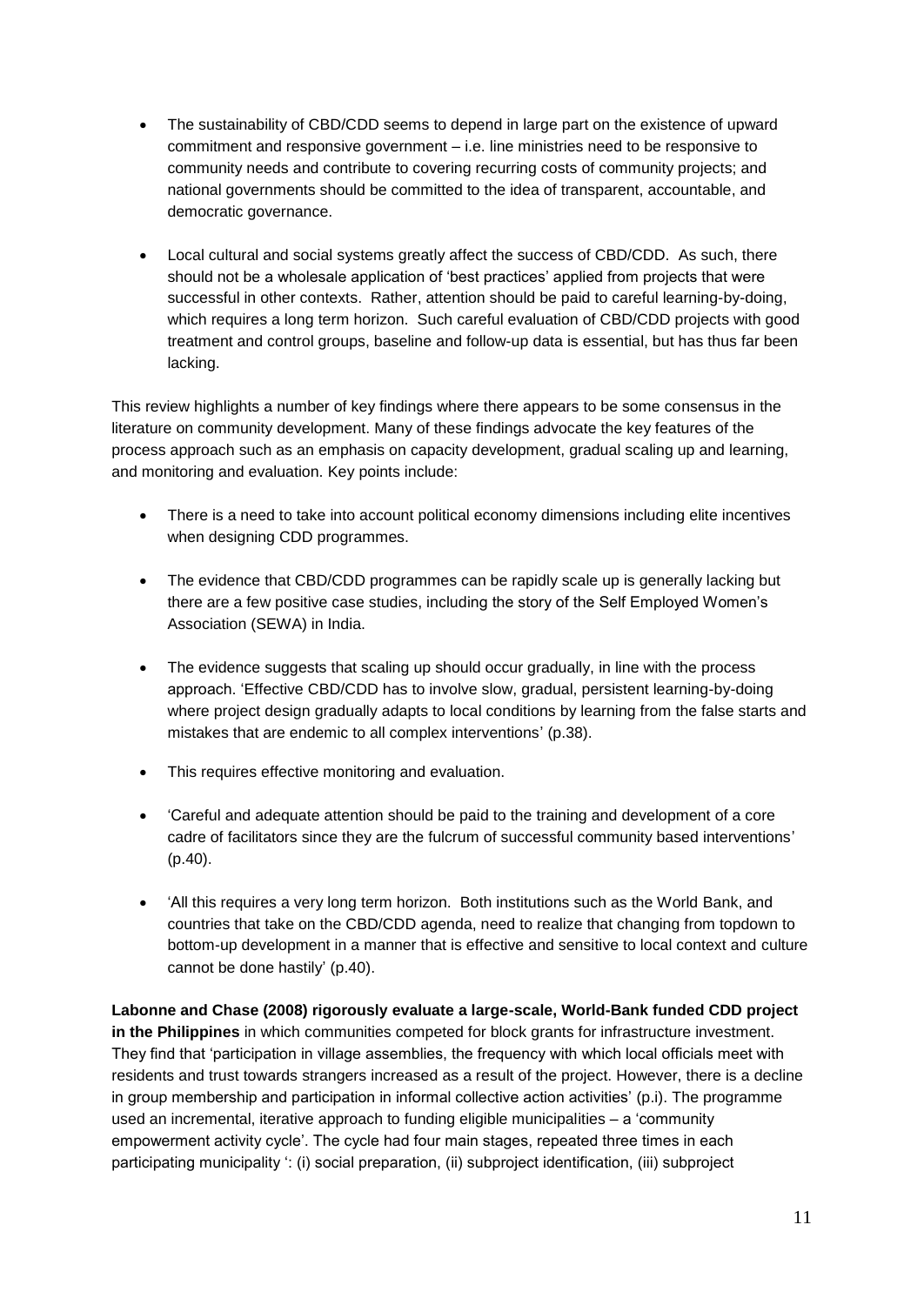preparation, selection and approval and, (iv) sub-project implementation, monitoring and evaluation, and operations and maintenance' (p.9).

# *Community development programmes in conflict-affected regions*

Fearon et al (2009) evaluate a **community-driven reconstruction (CDR) project in Liberia**, financed by DFID and implemented by the International Rescue Committee, using randomized evaluation techniques. The aims of the project are to improve material well-being, reinforce democratic political attitudes, and increase social cohesion. The programme aims to achieve these goals through rapid disbursement of development funds, strengthening of local communities, and greater transparency and accountability in decision-making. As such, the programme involves several key features of the process approach: incrementalism, focusing on concrete problems and focusing on quick impacts, participation, strengthening local institutions.

Through surveys and an analysis of behaviour through a 'public goods game', the authors found that:

- The CDR programmes had a measurable, positive impact on the level of community cohesion: beneficiary communities seemed subsequently to be better able to raise funds and act collectively to implement community projects to improve their own welfare.
- Exposure to CDR seems to have increased social inclusion in beneficiary communities: traditionally marginalised groups made significant contributions to community projects in CDR communities. In addition, individuals in CDR communities reported less social tension and exhibited greater acceptance of marginalised groups.
- The CDR program reinforced democratic values and practices: there is some evidence for greater support for elections and participatory processes in CDR communities.
- There is little evidence of positive improvements in material well-being related to the CDR programme: improvement in local public goods was not accompanied by improvements in household-level welfare (e.g. livelihoods and asset holdings) (summarized by Haider 2009).

A **review by the World Bank (2006)** focuses on the impact of CDD programmes in conflict-affected countries. It finds that CDD has been effective in addressing key concerns in such contexts, in particular:

- The demand for rapid and cost-effective delivery of goods and services at the community level;
- The need to promote participatory models of local governance and service delivery;
- The need to rebuild or strengthen social capital and foster peaceful, representative, and inclusive forms of planning and decision making at the local level.

It stresses the particular importance of political and conflict analysis, and capacity building in conflictaffected contexts. These key lessons are reiterated in other World Bank studies on CDD in conflictaffected contexts (Strand et al 2003) and in donor guidance on CBD in these contexts (see USAID 2007).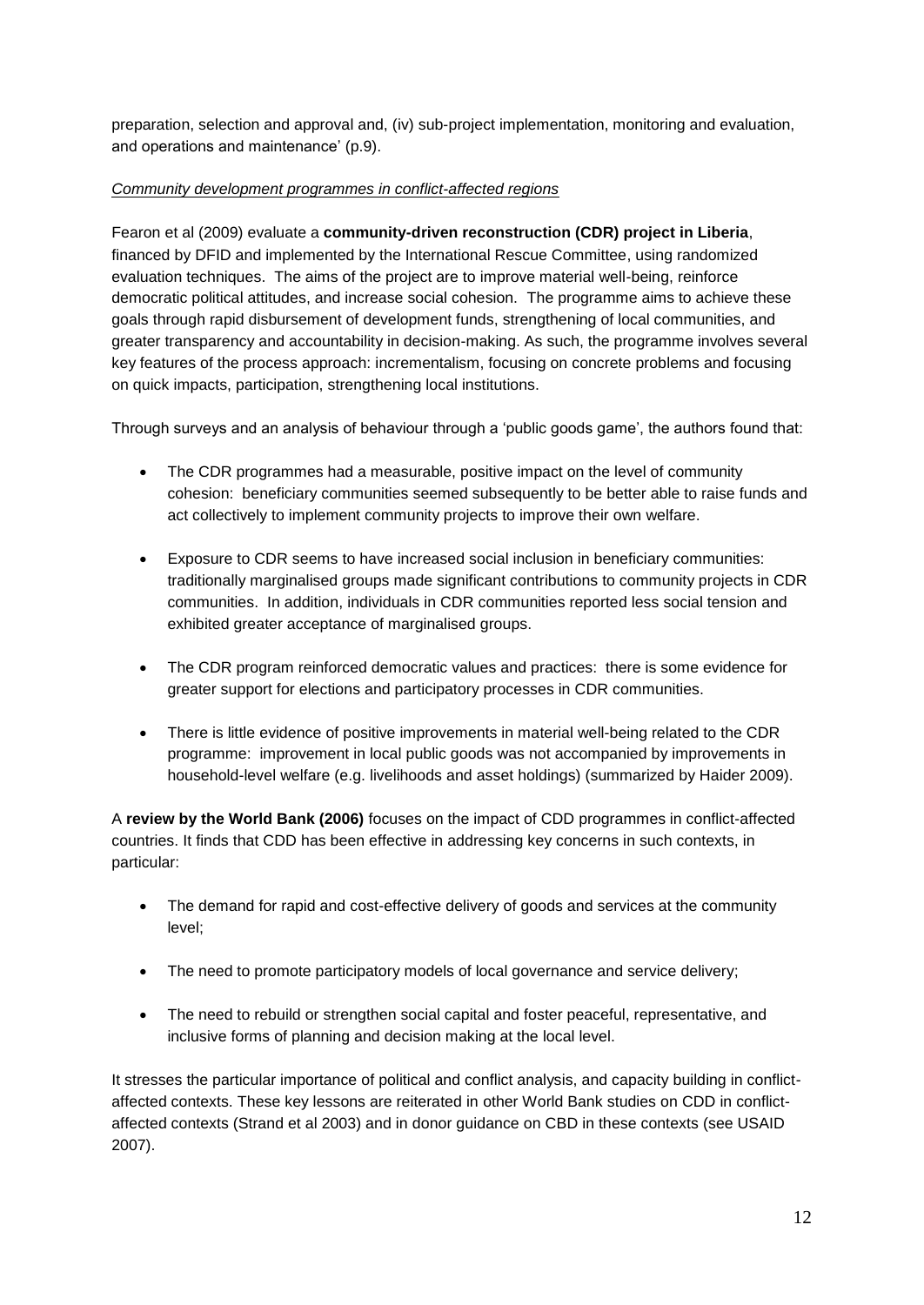**A recent review of four CDR programmes implemented by the IRC in Afghanistan by McBride and Patel (2007)** find that all programmes were effective at establishing community structures and processes, and somewhat effective at improving social cohesion. Despite this progress, it was unclear whether the positive outcomes would be sustainable in the absence of either a follow-on programme that would ground learning, or a national programme for decentralisation and reconstruction. **Casey et al's (2011) study of a CDD programme in post-war Sierra Leone**, finds 'positive short-run effects on local public goods provision and economic outcomes, but no sustained impacts on collective action, decision-making processes, or the involvement of marginalized groups (like women) in local affairs, indicating that the intervention was ineffective at durably reshaping local institutions' (p.i). A review of CDD programmes by **ADB (2006)** noted that these programmes were particularly useful in conflict-affected contexts because they can foster rapid micro-level reconstruction and recovery.

This is a point also emphasized in **Haider's (2009) review of community-based approaches to peacebuilding**, which notes that the lower levels of bureaucracy associated with community-based approaches allow for speedier decision-making processes than a more centralized approach. Haider (2009) also cites a number of studies that find that staged financing with gradual increases in funding can provide time for systems of transparency and accountability to be developed.

This report highlights the importance of other key features of the process approach in conflict-affected contexts. These include the importance of iterative adaptation, facilitated by ongoing monitoring and evaluation, which allows for 'improvements to continually be incorporated into projects, and for lessons learned to be transferred to other projects in the same or other community sites' (Haider 2009, p.21). Such an approach can be 'complemented by a phased-in scaling up of funds' (p.21). The review also provides evidence that programmes where small community-based initiatives have been gradually scaled up and have proved successful. The gradual process of scaling up 'gives time for communities to be willing to work in partnership with local and national governments. In some conflict-affected environments where national or local administrations were actively involved in the war effort...communities are likely to be reluctant to partner with government' (p.26).

**Zakhilwal and Thomas (2005) review the National Solidarity Programme, an \$800 million IFIfinanced programme in Afghanistan established in 2003**. The programme involves a number of process approach dimensions including a participatory planning process, a gradual scaling up of funds to community development councils, a focus on capacity development, and activities designed to facilitate links with government institutions. They find that by 2005, the programme had successfully established 10,000 elected community development councils (CDC), and approved 14,000 village projects. The evaluation found a number of issues with the programme, including a lack of CDC linkages with other CDCs in the area and the need for more rigorous monitoring and evaluation. Since the review was conducted two years after the initiation of the programme, it is not able to provide any indication as to the programme's long-term impact.

### <span id="page-12-0"></span>**4. Tensions between long-term and short-term goals**

As noted in section one, a key tension surrounding the process approach concerns its implementation in contexts where there are strong political imperatives for quick and large-scale action. This issue was partly addressed in the last section, which highlighted that certain aspects of the process approach support the successful implementation of short-term goals that can satisfy strong political imperatives for action. This literature nevertheless highlights that where it is politically feasible to implement, a gradual approach was likely to be the most effective (Haider 2009). This section presents some additional findings on this key tension.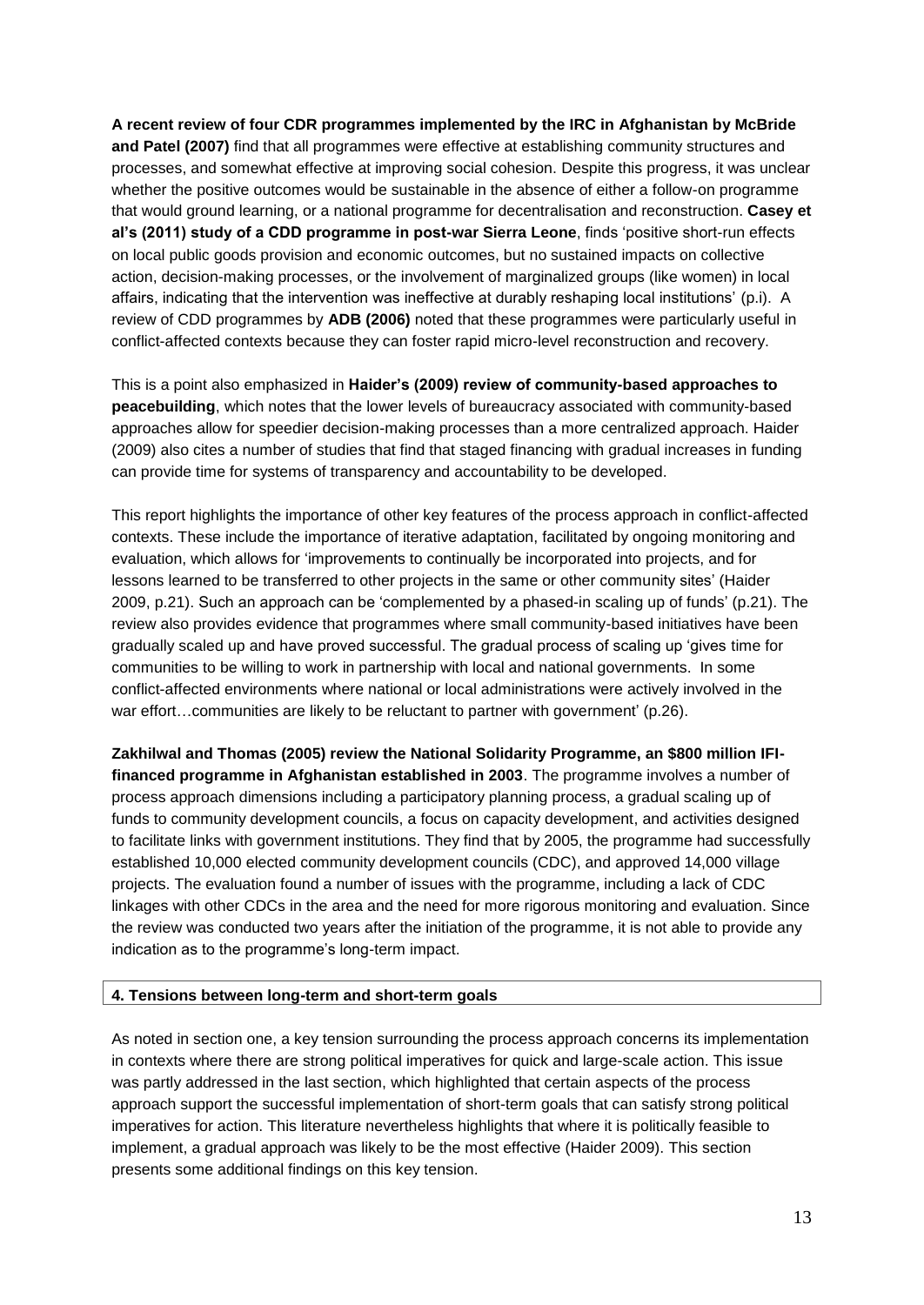There seems to be some consensus in the literature that while it is often necessary for donors to pursue large-scale development programmes quickly in fragile states, this approach carries more high risk. Batley and McLoughlin (2009), in a study on the role of non-state service providers in fragile states, argue that a process approach based on 'an incremental process of dialogue, leading to the design of legally and financially supported policy frameworks, and the step-by-step development of capacity to contract and regulate' (p.30), poses less risks and is therefore preferable. They also suggest that it may be beneficial to pursue different approaches in different regions and sectors depending on capacity. This could 'reduce the strain on government, for example of having to manage dialogue, regulation or contracting on a uniform national basis' (p.36). Batley and McLouglin (2009) argue that it is not possible to resolve this tension between short- and long-term goals in fragile states, but suggest that donors should select programmes primarily on the basis of their effectiveness in improving service delivery, rather than on their potential contribution to statebuilding.

Chandy and Linn (2011) address this tension in a paper assessing the prospects for 'scaling up' development initiatives in fragile contexts. They argue that the more organic process of scaling up where successful approaches create spill over effects 'whereby key actors elsewhere recognize the utility of those approaches and replicate them – occurs less readily in fragile states, if at all' (p.5). They cite evaluations of interventions in Timor-Leste and Bosnia-Herzegovina where the pressure to demonstrate quick impacts undermined the sustainability of development programmes. The report nevertheless cites some examples of programmes that were able to combine quick impact and sustainable scaling up. These include the case of 'Basic Packages of Health Services' in Afghanistan (p.49-50), where success was underpinned by rigorous M&E.

In recent years, development and military agencies have sought to build trust and confidence either in intervening powers or a new government in conflict-affected or post-war environments. A sizeable literature has grown up surrounding **quick impact projects** (QIPs), which are usually short-term, small-scale initiatives designed to have 'an immediate impact contributing to post-conflict stabilisation or recovery'. DFID notes that 'they may also have and impact on longer-term development, and this should be taken into account in the planning stages' (DFID2006).

GSDRC (2010a) reviews the existing evidence of development assistance and stabilization. It finds that the vast majority of literature emphasizes that there is little evidence that aid is contributing to sustained perceptions and support for government and international forces, undermining one of the key assumptions of 'quick impact projects' in contexts such as Afghanistan where international military forces are supporting statebuilding processes. Berry and Ogboemeka (n.d.) highlight a potential problem with implementing quick impact projects, citing evidence from Nepal, Afghanistan and Burma. They note that '[t]here may be quick gains in delivering basic supplies through government channels but the difficulty of sustaining provision could in the long run provoke tensions' (p.9). Slaymaker et al (2005) note that a useful way of alleviating this tension is to use an emergency cycle of small grants. They argue that these should not include revolving funds and should be based on a more limited menu of physical reconstruction options than long-term projects, to minimize the need for complex technical verification.

Slaymaker et al (2005) note that 'demand-driven, community-based approaches' are considered most suitable in post-conflict settings because they 'seek to mobilise communities to contribute to rapid rehabilitation of basic services resulting in 'quick wins' and high visibility 'peace dividends' designed to reduce the likelihood of return to conflict' (p.15). They cite the example of the Community Empowerment Project (CEP), designed by the World Bank in East Timor, which 'while initially well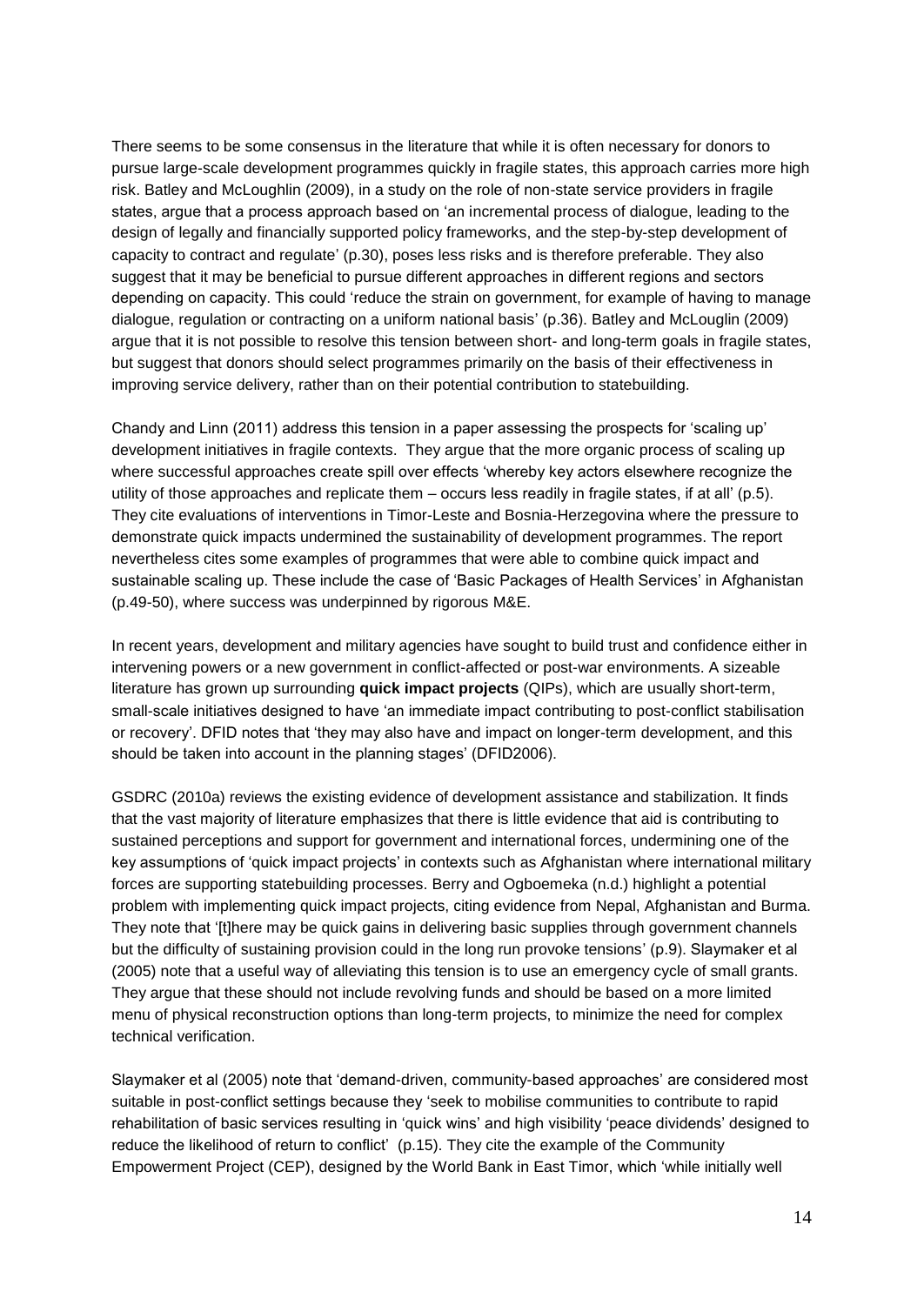integrated with local government administration systems, failed to adapt with subsequent changes of government and abolition of different tiers of administration' (p.31).

There has been growing emphasis in the recent literature on the importance of approaches that focus on concrete problems that deliver noticeable improvements. This approach has recently been championed by **Tony Blair's African Governance Initiative (AGI)**. Booth (2011, p.11) describes how this programme closely targets 'releasing specific bottlenecks in performance at the centre of government, rather than supporting comprehensive reform. The programme targets areas where it can be shown that there is likely to be a worthwhile political payoff to a powerful actor, which helps to guarantee seriousness in implementation and some measure of sustainability'. Since the AGI initiative is relatively new, its effectiveness has not yet been assessed.

# <span id="page-14-0"></span>**5. Studies That Assess Other Key Aspects of the Process Approach**

This section presents a selection of key findings from literature that focuses on particular aspects of the process approach. The extensive literature on scaling up contains a number of successful cases, but also highlights significant possibilities for failure. The most successful cases appear to be those where key aspects of the process approach are applied. A number of studies are highlighted that demonstrate how incremental capacity building can lead to improved developmental outcomes. The evidence for the effectiveness of participatory monitoring and evaluation and political economy analysis is less conclusive. This section also details some key studies such as Grindle's (2007) work on 'good enough governance' and Easterly's (2006) work on development 'planners' and 'searchers', which although not focused on assessing the effectiveness of a process approach, nevertheless make a general case for approaches to development that promote greater understanding of the political context and greater scope for innovation and risk-taking.

### *Scaling Up*

A large literature has grown up surrounding the potential to scale up development interventions, since Korten (1980) and other authors first raised this issue in the 1980s. Hartmann and Linn (2008) provide an overview of the literature on scaling up development interventions. In many cases, 'scaling up' efforts have not followed a process approach – implementing agencies have simply tried to expand programmes to new areas, to increase the scope of a programme's activities, or expand a programme by seeking to influence the political process, without using mechanisms necessary to encourage an incremental approach such as pilot projects or beneficiary feedback. They argue that seven common 'building blocks' of successful scaling up (which resonate strongly with the process approach):

- Applying leadership, vision and values
- Managing political constituencies
- Ensuring supportive policies
- Developing institutional capacity
- Creating incentives and accountability
- Practicing evaluation, learning and feedback
- Planning for success

Hartmann and Linn (2008) critique Easterly's call for an individualistic approach to scaling up where governments simply support 'searchers' to find solutions to development problems. They argue that 'the proponents of the individualistic approach do not effectively address the need for collective action when development programs are taken to scale' (p.12). They examine the case of the *Progresa-*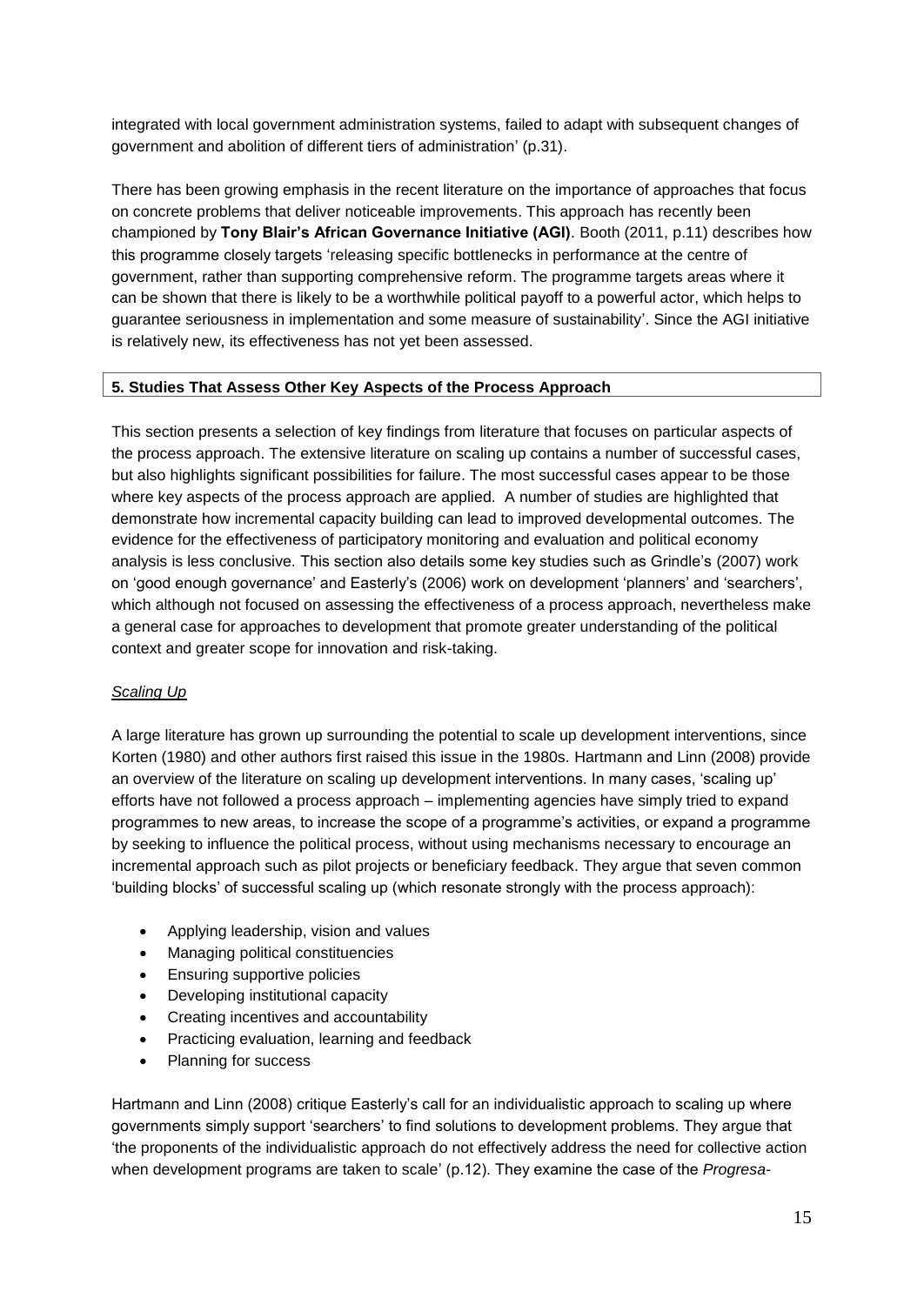*Oportunidades* programme in Mexico. Easterly argued that the programme's leader Santiago Levy was a 'searcher par excellence', but Hartmann and Linn (2008) argue that Easterly neglects the fact that he 'took a long-term view, engaged in a carefully planned process of preparation and deployment, and chose a centralized, top-down method of implementation' (p.13).

Hartmann and Linn (2008) cite a number of case study examples of successful scaling up that reinforce key aspects of the process approach. One example is the case of BRAC, also discussed by Korten (1980) and Uphoff et al (1998). BRAC's success is attributed to their focus on staff capacity development and a 'devolution of decision-making to the local level, which created a learning and scaling up culture in their institutions and allowed continuous improvement, adaptation, expansion as well as replication' (p.17). Hartmann and Linn's (2008) study also highlights the importance of rigorous monitoring and evaluation for achieving effective scaling up. BRAC's Research and Evaluation division helped to facilitate scaling-up by producing 'quick turnaround' assessments (p.32).

Other key examples from this study include a pre-school education programme for Roma in Serbia, a participatory education programme in Ecuador, the PROGRESA programme in Mexico, a women's empowerment programme in Kerala, and a political scaling up programme in Cameroon.

A more recent study by Chandy and Linn (2011) examines these issues in fragile and low capacity environments. The study assesses over 100 evaluations of development activities in fragile states and found 17 that involved some degree of successful scaling up. Again, successful case studies tended to be those that adhered to some of the key features of a process approach including a degree of flexibility in preparation and implementation, the importance of M&E, continuity of engagement, community demand, and providing space for learning and experimentation. Successful case studies include examples from World Bank, UNDP and USAID supported programmes in Afghanistan, Timor-Leste, Kenya, Tajikistan. Another case assessed is the Seila local development programme in Cambodia (p.60-61), which was funded by the UNDP. The programme's success in scaling up was attributed to a number of factors including the fact that the programme created space for learning and feedback, allowed space for flexibility and experimentation, and the focus on capacity building.

# *Incremental capacity development*

Uphoff & Wijeratna (2000) examine the case of the Gal Oya irrigation scheme in Sri Lanka. The scheme established farmer organisations and institutional organisers in the early 1980s, and adopted several dimensions of a process approach. The farmers' organisations began informally and were only formalised once farmers decided they were ready. The scheme supported several larger bodies at the area level, and a coordinating body for the whole programme. The scheme produced measurable improvements in system performance and efficiency over the long term. In the 1997 dry season, 'after farmers were told there was not enough water in the reservoir to grow a rice crop, they achieved through their organizations a better-than-average harvest from 65,000 acres by efficient and equitable distribution' (p.1875). The scheme also contributed to improved inter-ethnic relations between upstream Sinhalese famers and downstream Tamil farmers.

Plummer and Armitage (2006) have assessed the usefulness of 'adaptive co-management' approaches in natural resource management, which share many of the key features of a process approach. Co-management emphasizes that responsibility for allocating and using resources should be shared between a number of parties. Adaptive co-management is 'a process by which institutional arrangements and ecological knowledge are tested and revised in a dynamic, ongoing, self-organized process of trial-and-error' (p.63). They note that the approach is relatively new and that there is a 'lack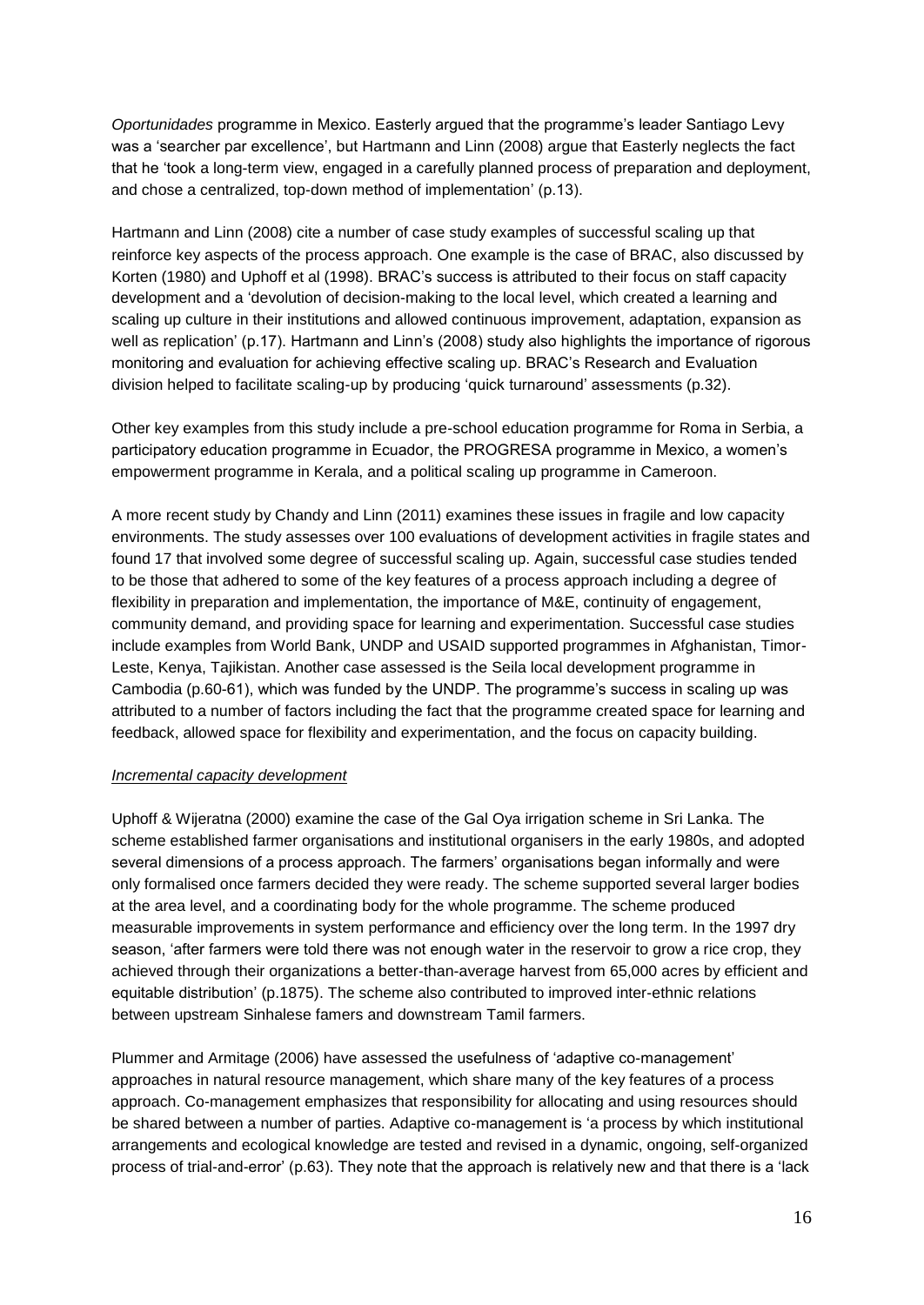of evidence from consistent evaluation' of the approach (p.63). They argue that new approaches to evaluation would be needed to assess the effectiveness of this kind of approach, which is based on complex systems theory. They cite Connick and Innes (2000, p.178) who argue that 'many evaluations of collaborative policy making miss the mark because they come from the perspective of an older, modernist paradigm of policy making predicated on the assumption that policies can be designed to produce predictable outcomes, even in very complex settings'. Plummer and Armitage (2006) conclude that the solution lies in incorporating evaluation systematically into adaptive comanagement.

Land et al (2008) report on a wide-ranging research programme on capacity development that draws on sixteen case studies from around the world, including a local hospital in Uganda, the tax authority in Rwanda, and the education system in Pakistan. The research draws lessons from the case studies and concludes that the most effective capacity development strategies are those that are closely aligned with the process approach. The case studies suggest that the most successful capacity development strategies are those that are those that are carefully tailored to local context. The research also suggested that 'smaller, more manageable interventions can have a better chance of success in the short term, and can even lead to bigger capacity gains in the medium and long term. Small interventions can be appropriate when absorptive capacity is weak and demand uncertain. In particular, small interventions can deal directly with what is perhaps the biggest constraint on capacity development – the implementation gap' (p.6). The research also advocates an approach that is longterm in orientation, but that invests in 'quick wins'. Finally, the research advocates an emphasis on learning and adaptation. These findings are developed in a later Policy Management Brief (Land et al 2009), which encourages donors to 'approach capacity development more as a process of experimentation and learning than as the performance of predetermined activities', to 'take a more evolutionary approach to design', and to 'invest more in understanding context in terms of the political, social and cultural norms and practices' and to 'be prepared to accept a higher degree of risk and failure as a means of encouraging learning and innovation'. Although this research did not undertake a rigorous evaluation of various approaches to capacity development, its findings are based on indepth analysis of several case studies.

# *Incrementalism and feedback*

Several key aspects of the process approach are captured in calls for participatory monitoring and evaluation (PM&E). PM&E plays a critical role in ensuring a more iterative approach to project design and management, where programmes can be adapted based on beneficiary feedback. A beneficiary feedback system is a 'systematic approach to collecting the views of…key stakeholders about the quality and impact of work undertaken by a development agency, generating quantitative data' (Jacobs 2010). A review of the literature on PM&E and beneficiary feedback, conducted by the GSDRC (2010, p.2) finds that 'there is evidence to suggest that beneficiary feedback mechanisms can improve impact, enhance local ownership and prove more cost-effective than other forms of M&E'. The Listening Project concluded that beneficiaries of aid felt that aid agencies should 'invest the necessary time', 'go more slowly', and 'listen to people' in order to 'learn about the real circumstances', 'get to know people', and 'show respect for people's ideas and opinions' (Brown 2010, no page number). The review concludes that the benefits of PM&E techniques and beneficiary feedback mechanisms remain 'largely unproven' (GSDRC 2010).

### *Understanding the political environment*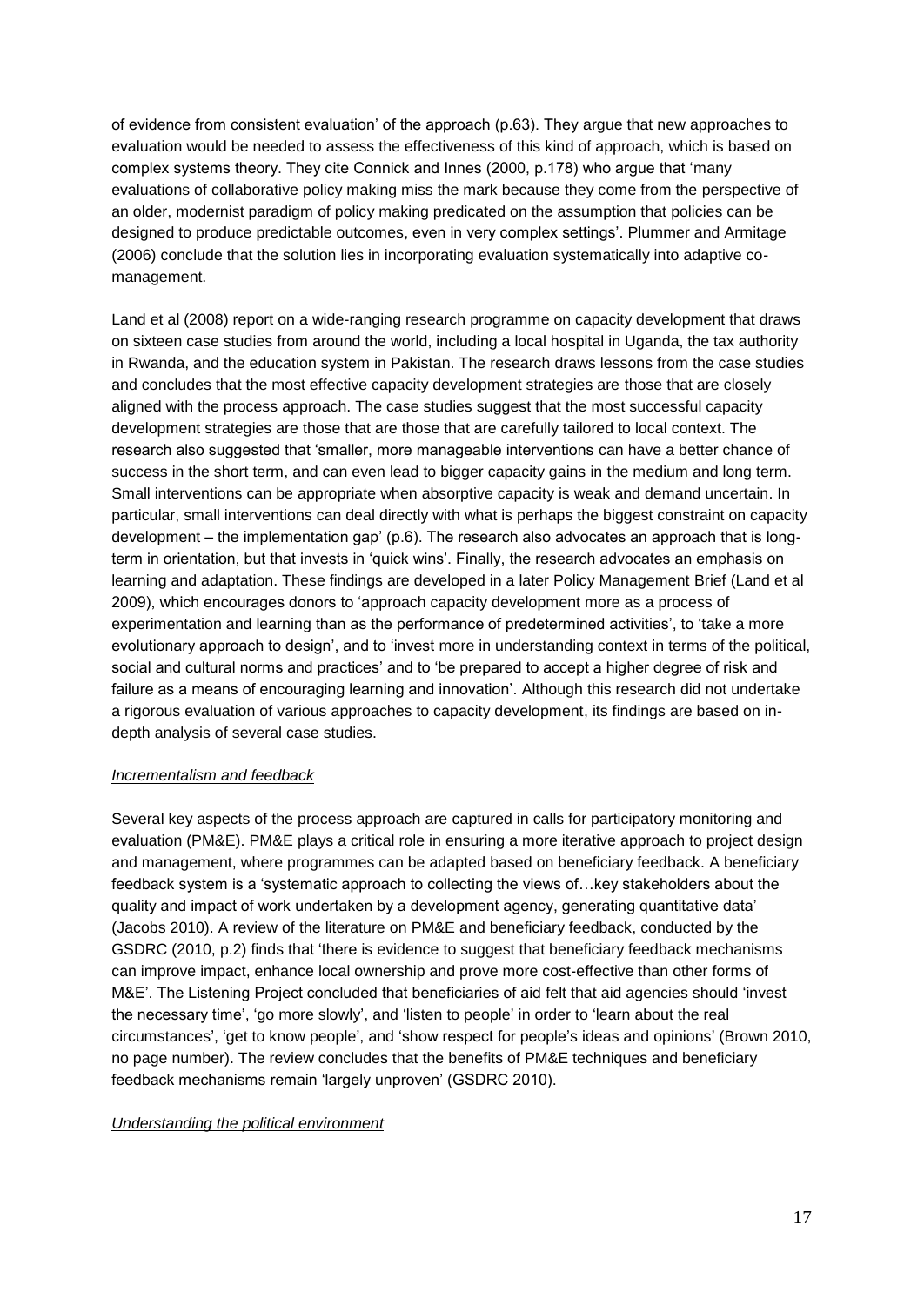The importance of integrating political economy analysis has been widely accepted amongst development practitioners (Duncan and Williams 2010, Unsworth 2008), and the importance of understanding the incentives and constraints that shape the implementation of development programmes has also been increasingly recognised. Political economy analysis has been seen as particularly important in conflict-affected regions. Booth (2011) has recently called for political economy analysis that focuses on collective action problems and places a greater emphasis on the short-term political incentives shaping leaders' actions, which often ensure that they do not adopt a long-term perspective that is requirement for effective developmental leadership.

Duncan and Williams' (2010) review of the literature on political economy analysis (PEA) and assess the experience of the UK and the Netherlands governments' approaches to PEA. They conclude that 'there are good reasons to expect that these changes brought by the use of PEA will increase aid effectiveness. However, the evidence to support such a claim has not yet been gathered. We are not aware of any wider review of the impact of PEA on development effectiveness and aid effectiveness' (p.15).

A more gradual, iterative approach that acknowledges the political economy constraints facing development actors has been advocated by Levy (2010) in his work on economic growth. He argues that major reforms are not needed in order to facilitate growth and that 'just enough' governance may be sufficient: 'With a just-enough-governance strategy, the goal is not to anticipate and address in advance all possible institutional constraints. Rather, the focus is on addressing specific capacity and institutional constraints as and when they become binding'. He notes that Bangladesh provides a good example of the relevance of a 'just-enough governance' development strategy: 'Over the past decade, Bangladesh has made major gains in development performance. In the three decades following the country's independence in the early 1970s, per capita income more than doubled; the poverty rate fell from 70 percent to 40 percent; child immunization rates rose from negligible levels to close to 80 percent; life expectancy at birth went from 45 years to 63 years. But over the same period, the country rated consistently among the most corrupt countries in the world; other governance indicators also rated poorly. Key to Bangladesh's paradoxical achievement were a series of justenough development reforms: good macroeconomic management, targeted trade policy reforms that provided just enough openness to enable the garment export sector to take off…plus an unusually strong role for the country's well-developed nongovernmental institutions in the provision of public services' (p.4). Levy goes on to explain that this 'just enough' approach may only work in certain political settlements – those that are competitive, clientelistic – and may be less successful in contexts where there is a dominant party or leader.

This message has featured prominently in the literature on governance. Grindle's (2007) call, for example, for thinking about which governance reforms might be 'good enough' to get development started, has been widely accepted by policymakers. A number of authors have encouraged donors to pay more attention to what governance arrangements already exist and to avoid judging developing countries by the standards of OECD countries (Shivakumar 2005, Unsworth 2009).

# *Innovation, risk and experimentation*

Easterly's (2006, 2006a) wide-ranging critique of existing approaches to development, draws on a broad range of examples of development interventions, focusing in particular on efforts to foster growth in developing countries. He argues that 'planners' have been much less effective than 'searchers', who use feedback to modify and adapt development strategies. He cites examples of programmes that have worked well but have not been based on a broader development plan such as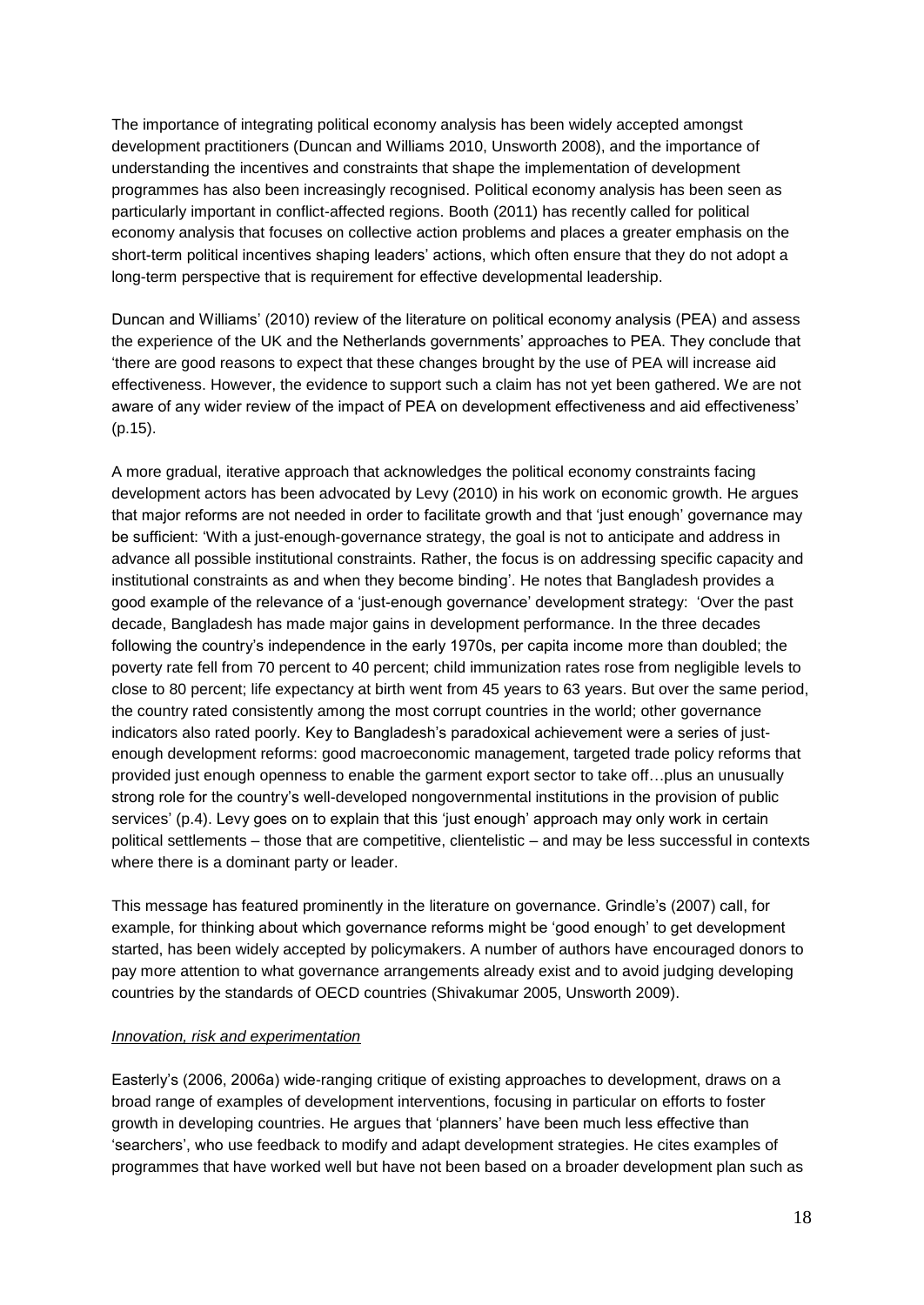cash for school programmes in Mexico and Bangladesh. He also uses examples from the private sector to make a similar point, including the Hindustan Lever Limited's promotion of soap and its impact on reducing diarrheal diseases amongst the poor.

# <span id="page-18-0"></span>**6. References**

ADB, 2006, 'A Review of Community-Driven Development and Its Application to the Asian Development Bank', Asian Development Bank. [http://www.adb.org/documents/participation/review](http://www.adb.org/documents/participation/review-cdd-application-adb.pdf)[cdd-application-adb.pdf](http://www.adb.org/documents/participation/review-cdd-application-adb.pdf)

Barakat, S., and Chard, M., 2002, 'Rhetoric and Practice: Recovering the Capacities of War-Torn Societies', Third World Quarterly, Vol. 23, No. 5. <http://www.jstor.org/stable/pdfplus/3993390.pdf?acceptTC=true>

Batley, R. and McLoughlin, C., 2009, 'State Capacity and Non-state Service Provision in Fragile and Conflict-affected States', GSDRC Issues Paper, University of Birmingham. <http://www.gsdrc.org/docs/open/EIRS3.pdf>

Berry, C. and Igboemeka, n.d. 'Service Provision in Difficult Environments: Issues Arising from DFID Support to Health Sector Interventions in Burma, Afghanistan and Nepal', DFID. <http://www.gsdrc.org/docs/open/SD27.pdf>

Blair, T., 2011, 'Not Just Aid: How Making Government Work Can Transform Africa', The Centre for Global Development and the Tony Blair Africa Governance Initiative [http://blair.3cdn.net/19e52f9d8b088f4005\\_frm6bed6f.pdf](http://blair.3cdn.net/19e52f9d8b088f4005_frm6bed6f.pdf)

Bond, R., 1998, 'Lessons for the large-scale application of process approaches in Sri Lanka', Gatekeeper Series: IIED. 1998;75:1-20. <http://pubs.iied.org/pdfs/6141IIED.pdf>

Bond, R. and Hulme, D., 1999, 'Process Approaches to Development: Theory and Sri Lankan Practice', World Development, Vol. 27, No. 8. pp. 1339-1358. <http://www.sciencedirect.com/science/article/pii/S0305750X99000601>

Booth, D., 2011, 'Aid effectiveness: bringing country ownership (and politics) back in', ODI Working Paper 336.<http://www.odi.org.uk/resources/download/4928.pdf>

Bourgon, J. (ed.), 2010, 'The New Synthesis Project: Preparing Government to Serve Beyond the Predictable. Singapore Roundtable Report.' Waterloo: University of Waterloo. [http://nsworld.org/sites/nsworld.org/files/NS6\\_RT\\_Report\\_4.pdf](http://nsworld.org/sites/nsworld.org/files/NS6_RT_Report_4.pdf)

Brinkerhoff, D. and Ingle, M., 1989, 'Integrating blueprint and process: A structured flexibility approach to development management', Public Administration and Development, Vol. 9, No. 5, pp. 487-503. <http://onlinelibrary.wiley.com/doi/10.1002/pad.4230090503/abstract>

Brown, D., 2010, 'Listening to People on the Receiving End of Aid', Blog posted on 1st September 2010 on the Humanitarian and Development NGOs Blog, Hauser Center, Harvard University<http://hausercenter.org/iha/2010/09/01/listening-to-people-on-the-receiving-end-of-aid/>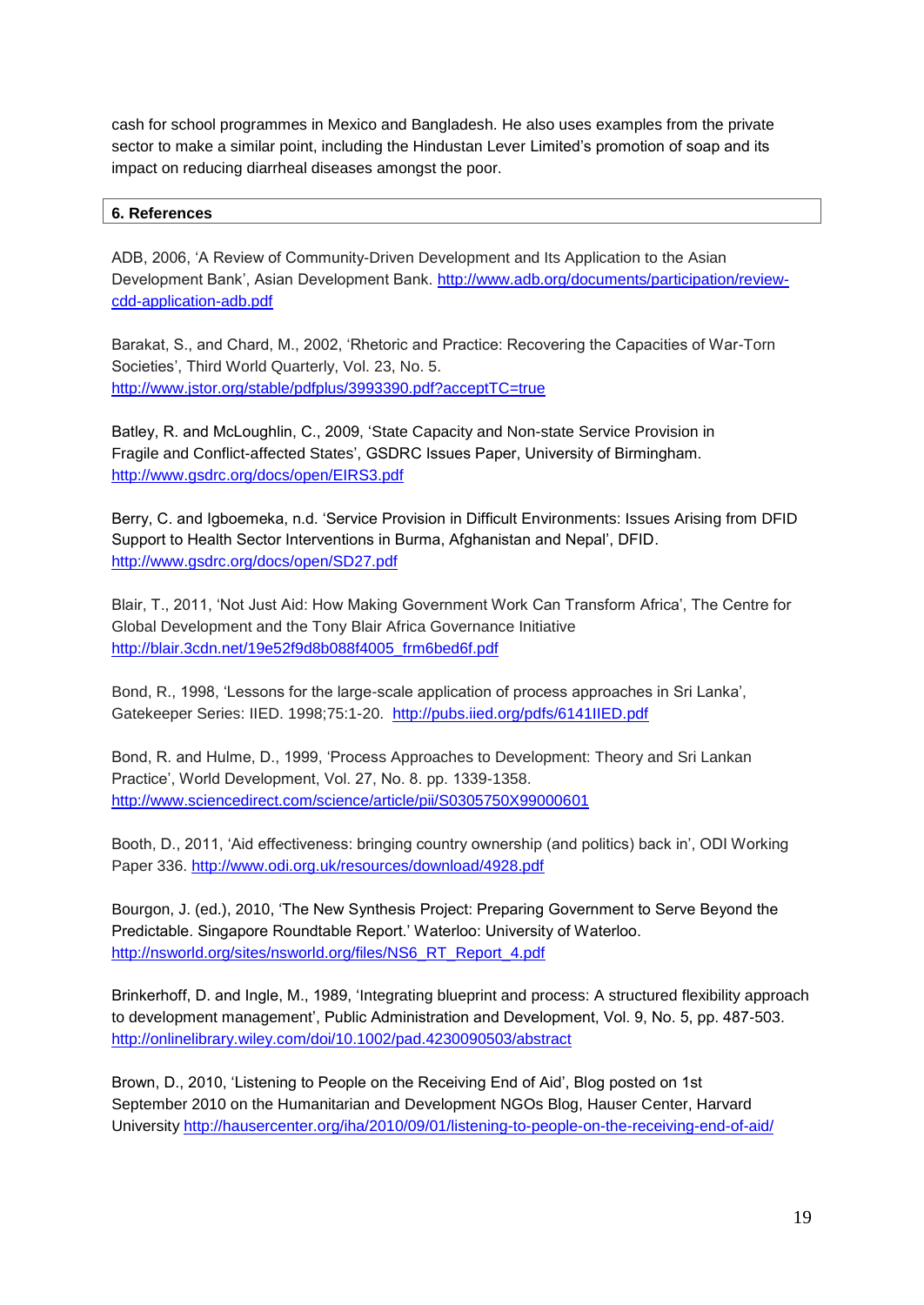Casey, K., Glennerster, R., Miguel, E., 2011, 'Reshaping Institutions: Evidence on Aid Impacts Using a Pre-Analysis Plan', NBER Working Paper, No. 17012.<http://www.nber.org/papers/w17012.pdf>

Chambers, R. 1993. *Challenging the Professions: Frontiers for Rural Development*. Intermediate Technology Publications, London

Chandy, L. and Linn, J., 2011, 'Taking Development Activities to Scale in Fragile and Low Capacity Environments', Global Economy and Development Working Paper 45, Brookings Institution. [http://www.brookings.edu/~/media/Files/rc/papers/2011/09\\_development\\_activities\\_chandy\\_linn/Scali](http://www.brookings.edu/~/media/Files/rc/papers/2011/09_development_activities_chandy_linn/Scaling%20Up%20Fragile%20States.pdf) [ng%20Up%20Fragile%20States.pdf](http://www.brookings.edu/~/media/Files/rc/papers/2011/09_development_activities_chandy_linn/Scaling%20Up%20Fragile%20States.pdf)

Connick, S., Innes, J.E., 2003. Outcomes of collaborative water policy making: applying complexity thinking to evaluation. Journal of Environmental Planning and Management 46 (2), 177–197.

DFID, 2006, 'Quick Impact Projects: A Handbook for the Military', DFID, London. [http://webarchive.nationalarchives.gov.uk/+/http://www.dfid.gov.uk/pubs/files/qip/booklet.pdf](http://webarchive.nationalarchives.gov.uk/+/http:/www.dfid.gov.uk/pubs/files/qip/booklet.pdf)

Duncan and Williams, 2010, 'Making development assistance more effective by using political economy analysis: what has been done and what have we learned?', The Policy Practice. <http://www.thepolicypractice.com/papers/16.pdf>

Easterly, W., 2006, 'The White Man's Burden: Why the West's Efforts to Aid the Rest Have Done So Much Ill and So Little Good, Penguin, London.

Easterly, W., 2006a, 'Planners vs. Searchers in Foreign Aid', ADB Distinguished Speakers Program, 18<sup>th</sup> January 2006.<http://people.usd.edu/~clehmann/courses/Ideas/Easterly.pdf>

Edwards, M., 2004, 'Future Positive: International Co-operation in the 21<sup>st</sup> Century', Revised Edition. Earthscan, London. (Preview available at [http://bit.ly/tYbs70\)](http://bit.ly/tYbs70).

Fearon, J., Humphreys, M., Weinstein, J., 2009, 'Development Assistance, Institution Building, and Social Cohesion after Civil War: Evidence from a Field Experiment in Liberia', CGDEV Working Paper 194. [http://www.cgdev.org/files/1423322\\_file\\_Weinstein\\_CGD\\_WP.pdf](http://www.cgdev.org/files/1423322_file_Weinstein_CGD_WP.pdf)

Ferrero y de Loma-Osorio, G., Zepeda, C., no date, 'Changing Approaches and Methods in Development Planning: Operationalizing the Capability Approach with Participatory and Learning Process Approaches', [http://www.capabilityapproach.com/pubs/5\\_6\\_Ferrero.pdf](http://www.capabilityapproach.com/pubs/5_6_Ferrero.pdf)

Grindle, M., 2007, 'Good Enough Governance Revisited', Development Policy Review, vol. 25, no. 5, pp. 533-574 (GSDRC Summary available at [http://www.gsdrc.org/go/display&type=Document&id=2829&source=rss\)](http://www.gsdrc.org/go/display&type=Document&id=2829&source=rss).

Gross, J., 2008, 'Sustainability versus Resilience: What is the global urban future and can we plan for change?', A Discussion Paper Prepared for the Comparative Urban Studies Project Woodrow Wilson International Center for Scholars and the Fetzer Institute. <http://www.wilsoncenter.org/sites/default/files/JillSimoneGross.pdf>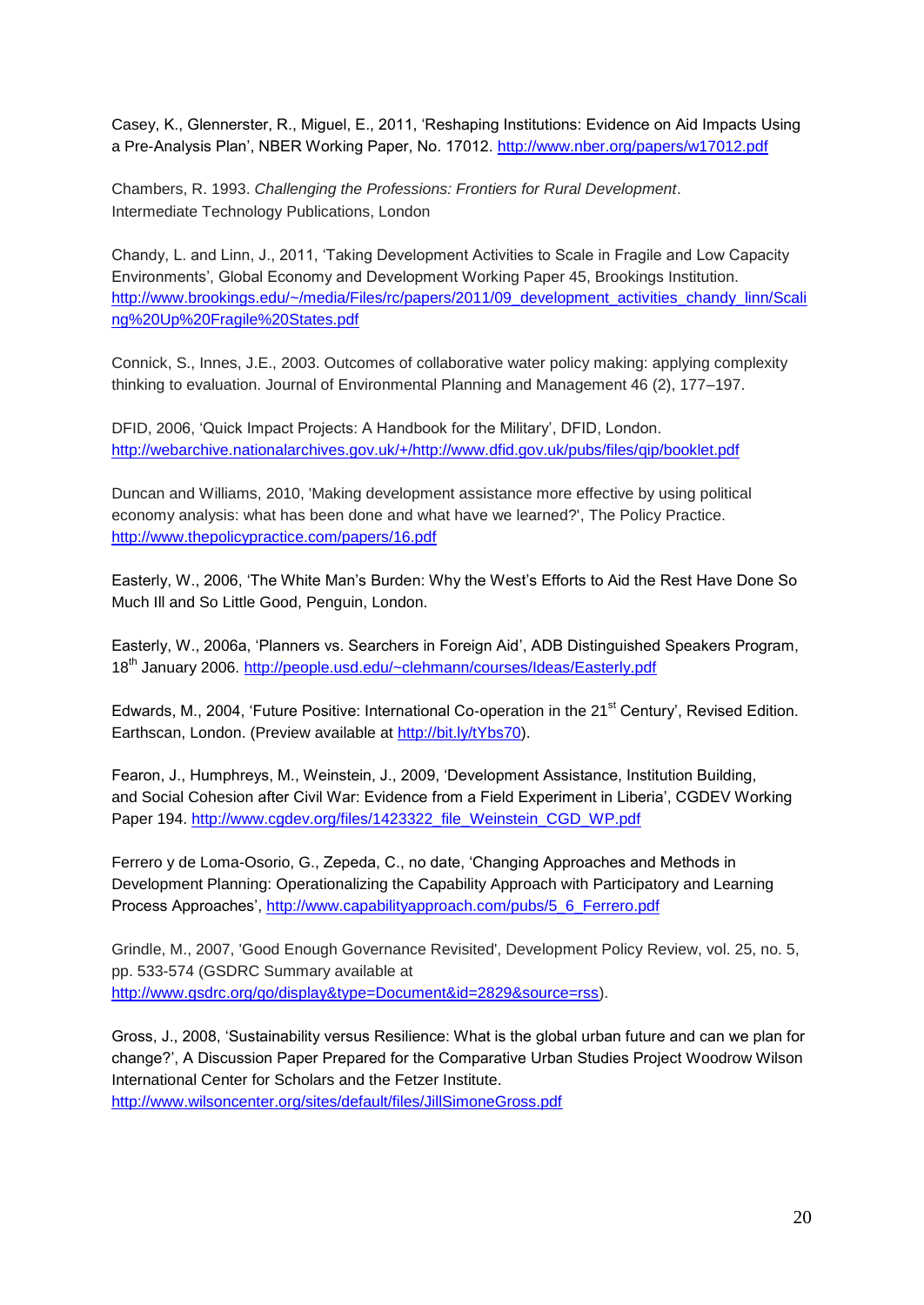GSDRC, 2010, 'Helpdesk Research Report: Participatory M&E and Beneficiary Feedback', University of Birmingham.<http://www.gsdrc.org/docs/open/HD709.pdf>

GSDRC, 2010a, 'Helpdesk Research Report: Development Assistance and Stabilisation, COIN Operations', University of Birmingham. Unpublished Report.

Haider, H., 2009, 'Community-based Approaches to Peacebuilding in Conflict-affected and Fragile Contexts', GSDRC Issues Papers.<http://www.gsdrc.org/docs/open/EIRS8.pdf>

Hartmann, A. and Linn, J., 2008, 'Scaling Up: A Framework and Lessons for Development Effectiveness from Literature and Practice', Wolfensohn Center for Development, Working Paper 5, Brookings Institution.

[http://www.brookings.edu/~/media/Files/rc/papers/2008/10\\_scaling\\_up\\_aid\\_linn/10\\_scaling\\_up\\_aid\\_li](http://www.brookings.edu/~/media/Files/rc/papers/2008/10_scaling_up_aid_linn/10_scaling_up_aid_linn.pdf) [nn.pdf](http://www.brookings.edu/~/media/Files/rc/papers/2008/10_scaling_up_aid_linn/10_scaling_up_aid_linn.pdf)

Hilhorst, D. and Van Leeuwen, M., 2005, 'Grounding Local Peace Organisations: A Case Study of Southern Sudan', Journal of Modern African Studies, 43, 4, pp. 537–563.

Jacobs, A., 2010, 'Creating The Missing Feedback Loop', IDS Bulletin, Vol. 41, No. 6 <http://onlinelibrary.wiley.com/doi/10.1111/j.1759-5436.2010.00182.x/abstract>

Jones, H., 2011, 'Taking responsibility for complexity: How implementation can achieve results in the face of complex problems', ODI Working Paper 390. <http://www.odi.org.uk/resources/download/5275.pdf>

Korten, D., 1980, 'Community Organization and Rural Development: A Learning Process Approach', Public Administration Review, September/October 1980. [http://pdf.usaid.gov/pdf\\_docs/PNAAU711.pdf](http://pdf.usaid.gov/pdf_docs/PNAAU711.pdf)

Kroma, M., 2003, 'Participation and Social Learning: Supporting Farmer Innovation in Central Ghana', Journal of International Agricultural and Extension Education, Vol. 10, No. 1. [http://www.aiaee.org/attachments/225\\_Kroma-Vol-10.1-6.pdf](http://www.aiaee.org/attachments/225_Kroma-Vol-10.1-6.pdf)

Labonne, J. and Chase, R., 2008, 'Do Community-Driven Development Projects Enhance Social Capital? Evidence from the Philippines', World Bank Policy Research Working Paper 4678, World Bank.<http://library1.nida.ac.th/worldbankf/fulltext/wps04678.pdf>

Lam, W. and Ostrom, E., 2009, 'Analyzing the dynamic complexity of development interventions: lessons from an irrigation experiment in Nepal', Policy Sciences, 43:1–25. <http://www.springerlink.com/content/l174382165v62868/>

Land, T., Hauck, V. and Baser, H., 2008, 'Capacity Change and Performance: Insights and Implications for Development Cooperation', Policy Management Brief No. 21. Maastricht: ECDPM. [http://www.ecdpm.org/Web\\_ECDPM/Web/Content/Download.nsf/0/5321BD4DC0C1DB09C12575350](http://www.ecdpm.org/Web_ECDPM/Web/Content/Download.nsf/0/5321BD4DC0C1DB09C1257535004D1982/$FILE/PMB21-e_capacitystudy.pdf) [04D1982/\\$FILE/PMB21-e\\_capacitystudy.pdf](http://www.ecdpm.org/Web_ECDPM/Web/Content/Download.nsf/0/5321BD4DC0C1DB09C1257535004D1982/$FILE/PMB21-e_capacitystudy.pdf)

Land, T., Hauck, V. and Baser, H., 2009, 'Capacity Development: Between Planned Interventions and Emergent Processes: Implications for Development Cooperation.' Maastricht: ECDPM. [http://www.ecdpm.org/Web\\_ECDPM/Web/Content/Navigation.nsf/index2?readform&http://www.ecdp](http://www.ecdpm.org/Web_ECDPM/Web/Content/Navigation.nsf/index2?readform&http://www.ecdpm.org/Web_ECDPM/Web/Content/Content.nsf/0/F7157E5514379B16C12575990029A951?OpenDocument)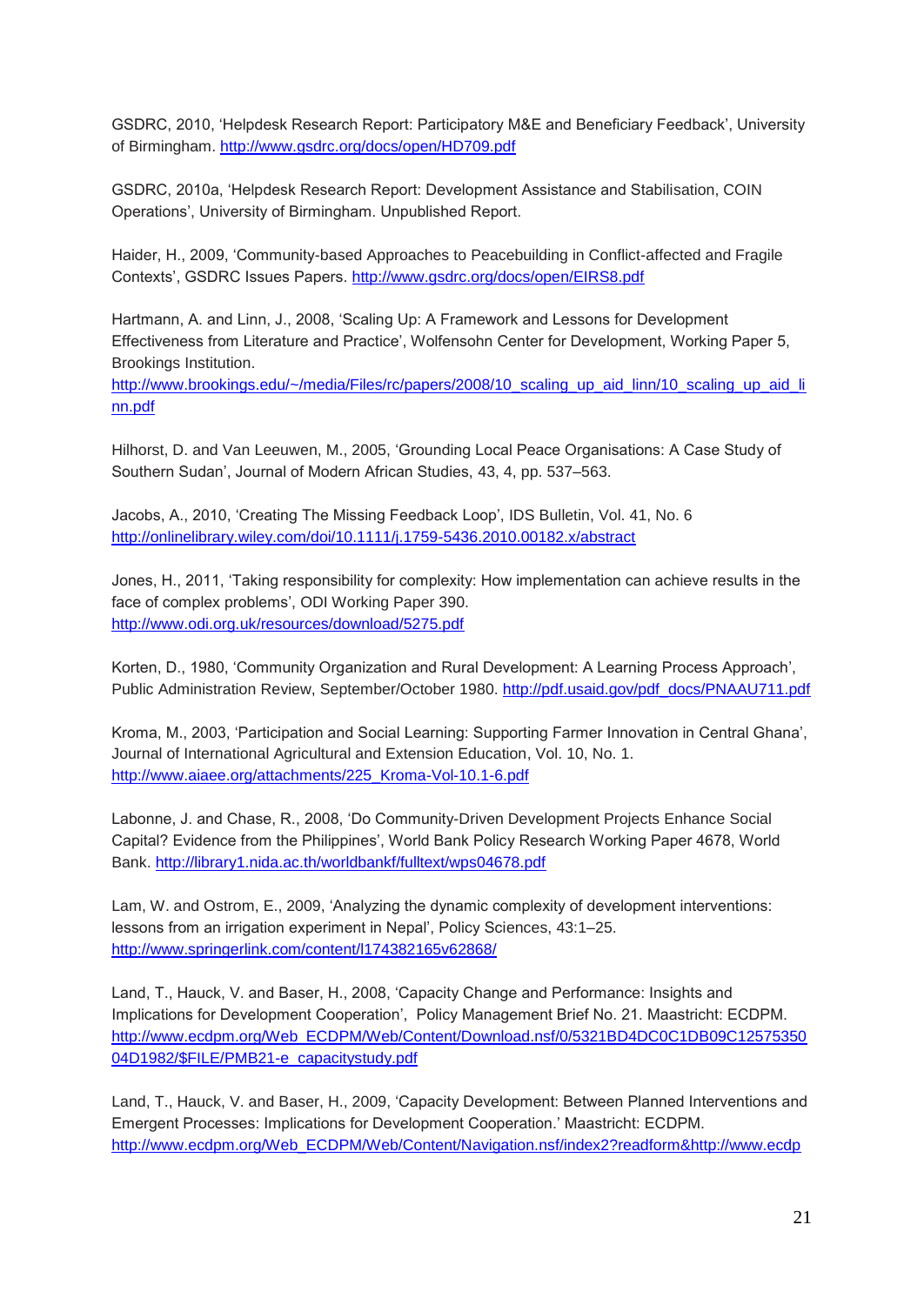m.org/Web\_ECDPM/Web/Content/Content.nsf/0/F7157E5514379B16C12575990029A951?OpenDoc ument

Lam, W. and Ostrom, E., 2009, 'Analyzing the dynamic complexity of development interventions: lessons from an irrigation experiment in Nepal', Policy Sci (2010) 43:1–25.

Levy, B., 2010, 'Development Trajectories: An Evolutionary Approach to Integrating Governance and Growth', Economic Premise, Number 15. <http://siteresources.worldbank.org/INTPREMNET/Resources/EP15.pdf>

Mansuri, G. and Rao, V., 2003, 'Evaluating Community-Based and Community-Driven Development: A Critical Review of the Evidence', Development Research Group, World Bank, Washington, DC

<http://siteresources.worldbank.org/INTECAREGTOPCOMDRIDEV/Resources/DECstudy.pdf>

Mansuri, G. and Rao, V., 2010, 'Participatory Development Reconsidered', World Bank Institute website. [http://wbi.worldbank.org/wbi/devoutreach/article/1073/participatory-development](http://wbi.worldbank.org/wbi/devoutreach/article/1073/participatory-development-reconsidered)[reconsidered](http://wbi.worldbank.org/wbi/devoutreach/article/1073/participatory-development-reconsidered) (This article draws heavily on Localizing Development: Does Participation Work by Ghazala Mansuri and Vijayendra Rao, forthcoming from the World Bank in 2011).

McBride, L. and Patel, N., 2007, 'Lessons Learned on Community Driven Reconstruction', Version 1, Post-Conflict Development Initiative, International Rescue Committee, New York <http://www.theirc.org/resource-file/lessons-learned-community-driven-reconstruction>

Mosley, P, 1996, 'A Participatory Process Approach to Development of a Comprehensive Water Resources Management Plan for Sri Lanka, Water International, 21:4, 191-197 <http://www.tandfonline.com/doi/abs/10.1080/02508069608686514>

Mosse, D., Farrington, J., Rew, A., 1998, 'Development as process: concepts and methods for working with complexity', Routledge, London.(Preview available at [http://bit.ly/twMoPO\)](http://bit.ly/twMoPO).

ODI, 2011, 'Mapping Progress: evidence for a new development outlook', ODI, London. [http://www.developmentprogress.org/sites/default/files/dps\\_synth\\_report\\_-\\_digital.pdf](http://www.developmentprogress.org/sites/default/files/dps_synth_report_-_digital.pdf)

OCED, 2008, 'Concept and Dilemmas of State Building in Fragile Situations: From Fragility to Resilience', OECD Discussion Paper.<http://www.oecd.org/dataoecd/59/51/41100930.pdf>

Plummer, R. and Armitage, D., 2006, 'A resilience-based framework for evaluating adaptive co-management: Linking ecology, economics and society in a complex world', Ecological Economics 61.<http://www.china-sds.org/kcxfzbg/addinfomanage/lwwk/data/kcx490.pdf>

Ramalingham, B., 2005, 'Implementing Knowledge Strategies: Lessons from international development agencies', Overseas Development Institute, Working Paper 244. <http://www.odi.org.uk/resources/download/141.pdf>

Ramalingam, B. and Jones, H. et al., 2008, 'Exploring the Science of Complexity: Ideas and Implications for Development and Humanitarian Efforts', Working Paper 285, Overseas Development Institute, London <http://www.odi.org.uk/resources/download/583.pdf>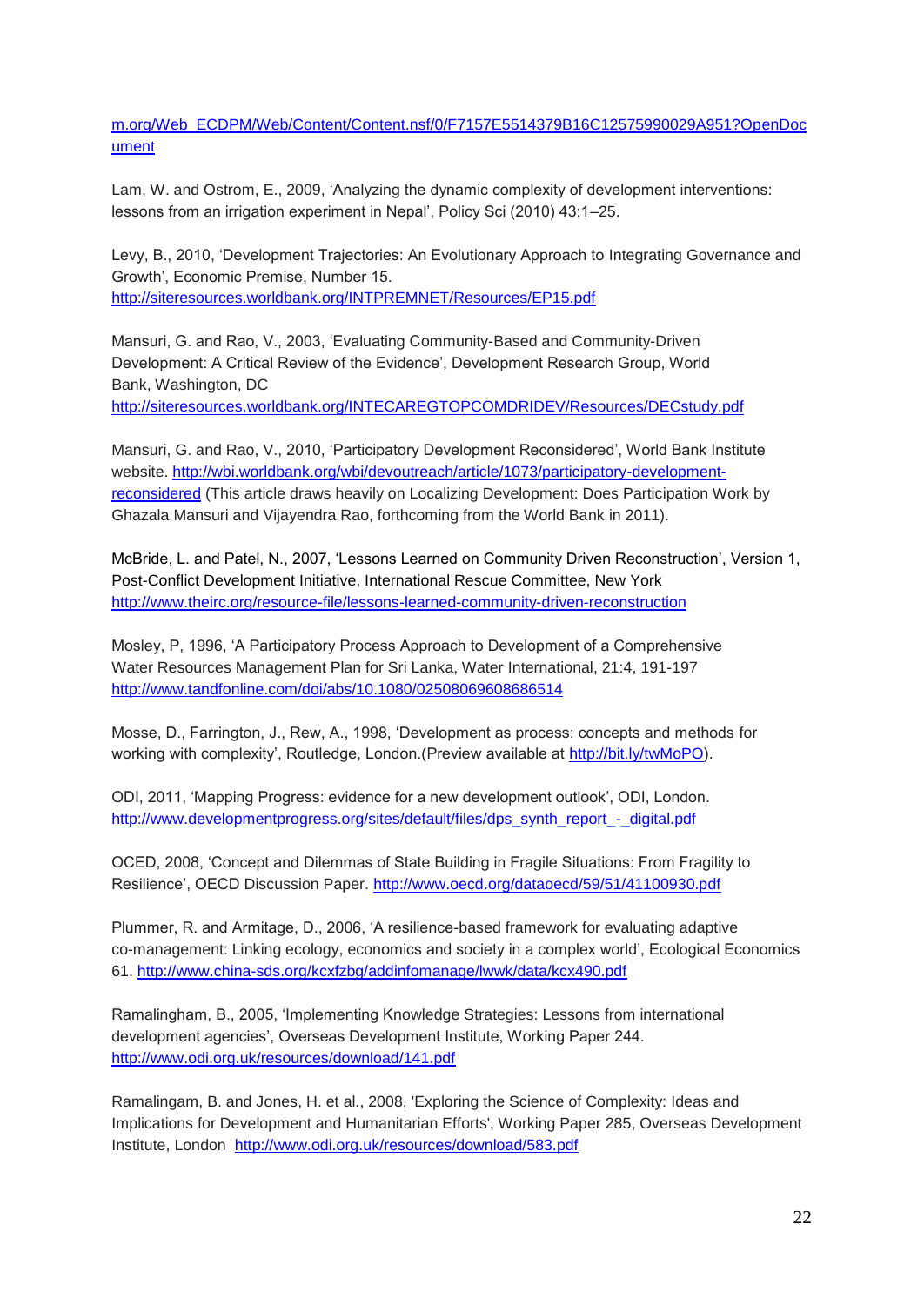Rondinelli, D., 1993, 'Development Projects As Policy Experiments: An Adaptive Approach to Development Administration', 2<sup>nd</sup> Edition, Routledge, London. http://books.google.co.uk/books?id=XrUxdPRzzqqC&printsec=frontcover&source=gbs\_ge\_summary\_ [r&cad=0#v=onepage&q&f=false](http://books.google.co.uk/books?id=XrUxdPRzzqgC&printsec=frontcover&source=gbs_ge_summary_r&cad=0#v=onepage&q&f=false)

Ruitenbeek, J. and Cartier, C., 2001, 'The Invisible Wand: Adaptive Co-management as an Emergent Strategy in Complex Bio-economic Systems.' Occasional Paper 34. Jakarta: CIFOR.

Shivakumar, Sujai, 2005, 'The Constitution of Development: Crafting Capabilities for Self-Governance'. New York: Palgrave Macmillan.

Slaymaker, T., Christiansen, K., Hemming, I., 2005, 'Community-based approaches and service delivery: Issues and options in difficult environments and Partnerships', Overseas Development Institute.<http://www.odi.org.uk/resources/download/2936.pdf>

Strand et al., 2003, 'Community Driven Development in Contexts of Conflict', Concept Paper commissioned by ESSD, World Bank, Chr. Michelsen Institute, Bergen <http://info.worldbank.org/etools/docs/library/35454/CDDCMI.pdf>

Unsworth, S, 2009, 'What's Politics Got to Do With It? Why Donors Find it So Hard to Come to Terms with Politics, and Why this Matters', Journal of International Development 21(6): 883-894.

Uphoff, N., Esman, M., and A. Krishna, 1998, 'Reasons for Success: learning from instructive experiences in rural development'<http://bit.ly/vPiXzT>

Uphoff, N. and Wijayaratna, C., 2000, 'Demonstrated Benefits from Social Capital: The Productivity of Farmer Organisations in Gal Oya, Sri Lanka.' World Development 28(11): 1875-1890.

USAID, 2007, 'Community-Based Development in Conflict-Affected Areas: An Introductory Guide for Programming', USAID, Washington, DC [http://pdf.usaid.gov/pdf\\_docs/PNADJ132.pdf](http://pdf.usaid.gov/pdf_docs/PNADJ132.pdf)

Vernon, P. and Baksh, D., 2010, 'Working With The Grain to Change The Grain: Moving Beyond the Millennium Development Goals', International Alert, London – greater recognition of the gradual, evolutionary characteristics of development', International Alert [http://www.international](http://www.international-alert.org/resources/publications/working-grain-change-grain)[alert.org/resources/publications/working-grain-change-grain](http://www.international-alert.org/resources/publications/working-grain-change-grain) (GSDRC Summary available at [http://www.gsdrc.org/go/display&type=Document&id=4021&source=rss\)](http://www.gsdrc.org/go/display&type=Document&id=4021&source=rss)

Walton, M. and Heeks, R., 2011, 'Can a Process Approach Improve ICT4D Project Success?', Development Informatics Working Paper Series, Paper No. 47. [http://www.sed.manchester.ac.uk/idpm/research/publications/wp/di/documents/di\\_wp47.pdf](http://www.sed.manchester.ac.uk/idpm/research/publications/wp/di/documents/di_wp47.pdf)

Wiggins, S., 2005, 'Innovation in agricultural and rural development: should we return to the learning process?', IMI Workshop, What are the innovation challenges for rural development? IFAD, November 2005.<http://www.ifad.org/innovation/presentations/Wiggins.pdf>

World Bank, 2006, 'Community-Driven Development (CDD) in the Context of Conflict-Affected Countries: Challenges and Opportunities', Social Development Department, Environmentally and Socially Sustainable Development Network, World Bank,